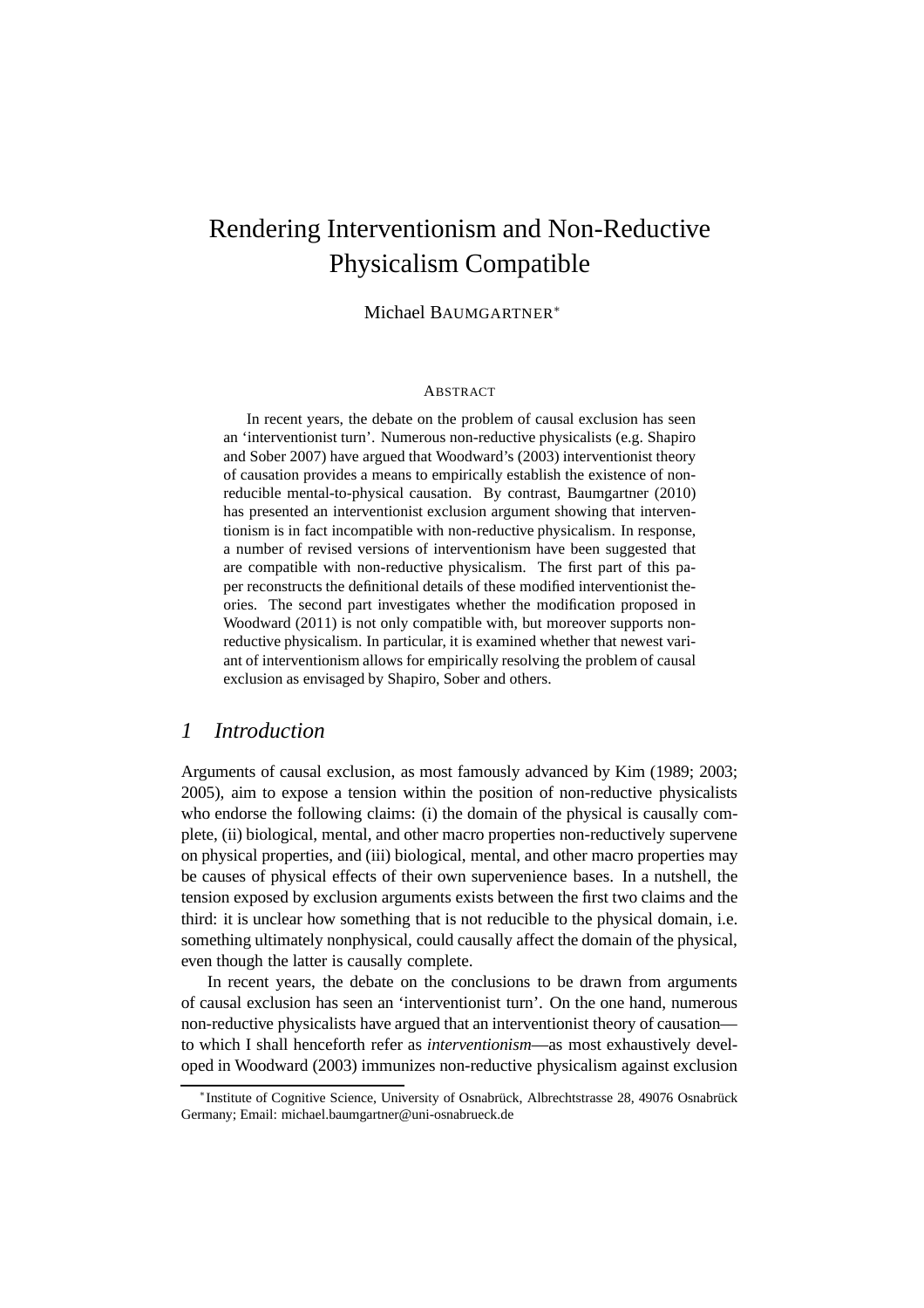arguments. Authors as Shapiro and Sober (2007), Menzies (2008), Shapiro (2010; 2012), or Raatikainen (2010) claim that interventionism accounts for downward causal dependencies among supervening biological or mental properties and effects of their supervenience bases, in spite of the causal completeness of the physical and the non-reducibility of corresponding macro properties. Moreover, they contend that the interventionist framework provides a means to empirically identify the physical effects of biological or mental properties. Hence, the idea is that interventionism—the theory of causation that, unlike any other account currently available, establishes a tight connection between causation and experimental scientific practice—allows for an evidence-based resolution of the exclusion problem, for which solutions have traditionally been searched on the basis of metaphysical (armchair) argumentation only.<sup>1</sup>

On the other hand, in Baumgartner (2009; 2010) I have taken issue with these claims (cf. also Marcellesi 2010). I argue that, far from securing non-reductive physicalism against the threat posed by exclusion arguments, the interventionist theory of causation gives rise to a self-contained *interventionist* exclusion argument, which even rests on weaker premises than Kim's arguments. More specifically, I show that tenets (i) and (ii) of non-reductive physicalism in combination with an interventionist understanding of causation entail the negation of (iii), i.e. that interventionism and non-reductive physicalism are incompatible on conceptual grounds.

This, in turn, has provoked reactions from proponents of interventionism who, even if they do not themselves subscribe to non-reductive physicalism, hold that interventionism should not exclude non-reductive physicalism on purely conceptual grounds. Woodward (2011), Eronen (2012), or Weslake (unpublished) make different suggestions for adaptations of the definitional core of interventionism that render interventionism and non-reductive physicalism compatible. These newest variants of interventionism no longer permit the inference from causal completeness and non-reductive supervenience, i.e. from (i) and (ii), to the impossibility of downward causation, i.e. to the negation of (iii). However, non-reductive physicalists who advance interventionist solutions to the problem of causal exclusion—as Shapiro, Sober, Menzies, or Raatikainen—do not merely want to settle for a variant of interventionism that does not entail the negation of (iii). Rather, they require a variant that theoretically supports (iii) and relative to which it becomes possible to produce empirical evidence for the existence of downward causation.

Accordingly, this paper investigates how well those recently proposed adaptations of the definitional core of interventionism fare with respect to theoretically grounding the possibility of non-reductive downward causation and to empirically

<sup>&</sup>lt;sup>1</sup>Note that Woodward himself has never explicitly subscribed to non-reductive physicalism, nor has he ever claimed that interventionism allows for an evidence-based resolution of the problem of causal exclusion. Furthermore, apart from Shapiro, Sober, Menzies, and Raatikainen, there are numerous other authors who work under the assumption that the possibility of non-reductive downward causation can be established on interventionist grounds without explicitly arguing the point themselves, cf. e.g. Reisman and Forber (2005) or Campbell (2007).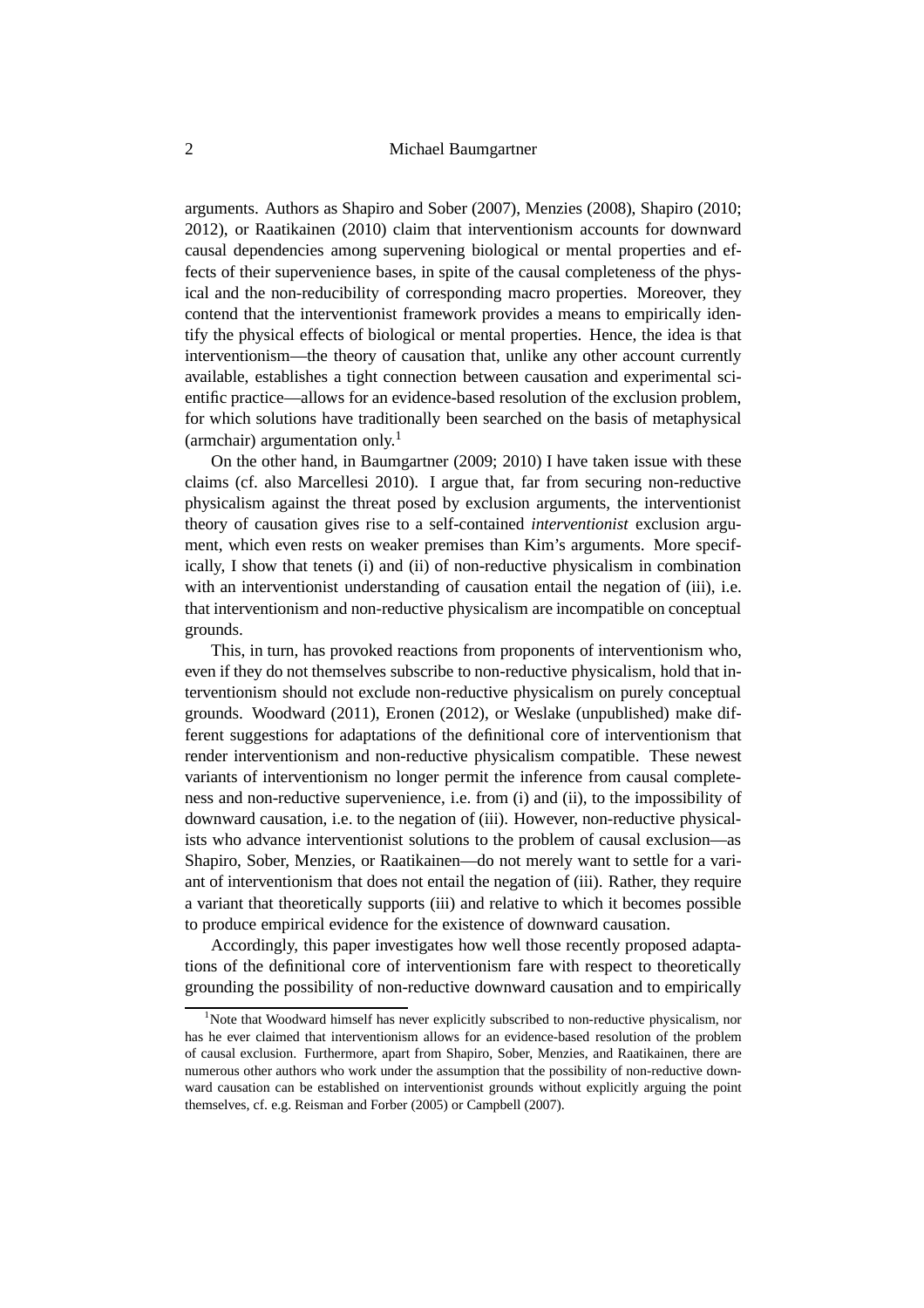solving the problem of causal exclusion. The aim is neither to defend nor to reject non-reductive physicalism or interventionism, but rather to lay open the relationship between these two theoretical frameworks, and thereby to examine the prospects of successfully backing up non-reductive physicalism by interventionist means. As will become apparent quickly, definitional details will be crucial for our discussion. In fact, I suspect that one of the main reasons why so many authors believe that interventionism can be put to use when it comes to grounding the possibility of non-reductive downward causation is that they rely on a merely intuitive understanding of the basic ideas behind interventionism without taking the definitional foundation of that theory at face value. For that reason, I will discuss all the relevant definitions in detail and extract their pertinent consequences—even though some of these definitions are frequently cited in the literature.

The paper is organized as follows. Section 2 exhibits the core tenets of nonreductive physicalism and interventionism and briefly reviews my incompatibility argument (Baumgartner 2009; 2010). Section 3 reconstructs the definitional details of the modified interventionist theories proposed in the literature and analyzes what these theories conceptually entail for the possibility of downward causation. Finally, in section 4, I assess the relationship between the newest version of interventionism advanced in Woodward (2011) and non-reductive physicalism, and I investigate whether that theory indeed paves the way for an evidence-based resolution of the problem of causal exclusion.

## *2 The incompatibility of non-reductive physicalism and interventionism*

Even though non-reductive physicalism is nowadays often seen as a doctrine about the relation and interplay between nonphysical and physical properties in general, it is commonly most vigorously defended for the special case of mental properties and their physical supervenience bases (Eronen 2012, §5). Thus, in order to avoid unnecessary complications, I tailor the subsequent discussion to that special case from the beginning.

The relevant tenets of non-reductive physicalism as regards the relation of the mental and the physical are as follows:

- $(NR<sub>1</sub>)$  Every physical state/property that has a cause has a (complete/sufficient) physical cause.
- (NR2) Mental states/properties supervene on physical states/properties without being reducible to the latter.
- (NR3) Mental states/properties may cause physical effects of their own supervenience bases.

 $(NR<sub>1</sub>)$  simply states that the domain of the physical is causally complete, which is the characteristic feature of physicalism. Accordingly, reductive physicalists the main opponents of non-reductive physicalists—also subscribe to the causal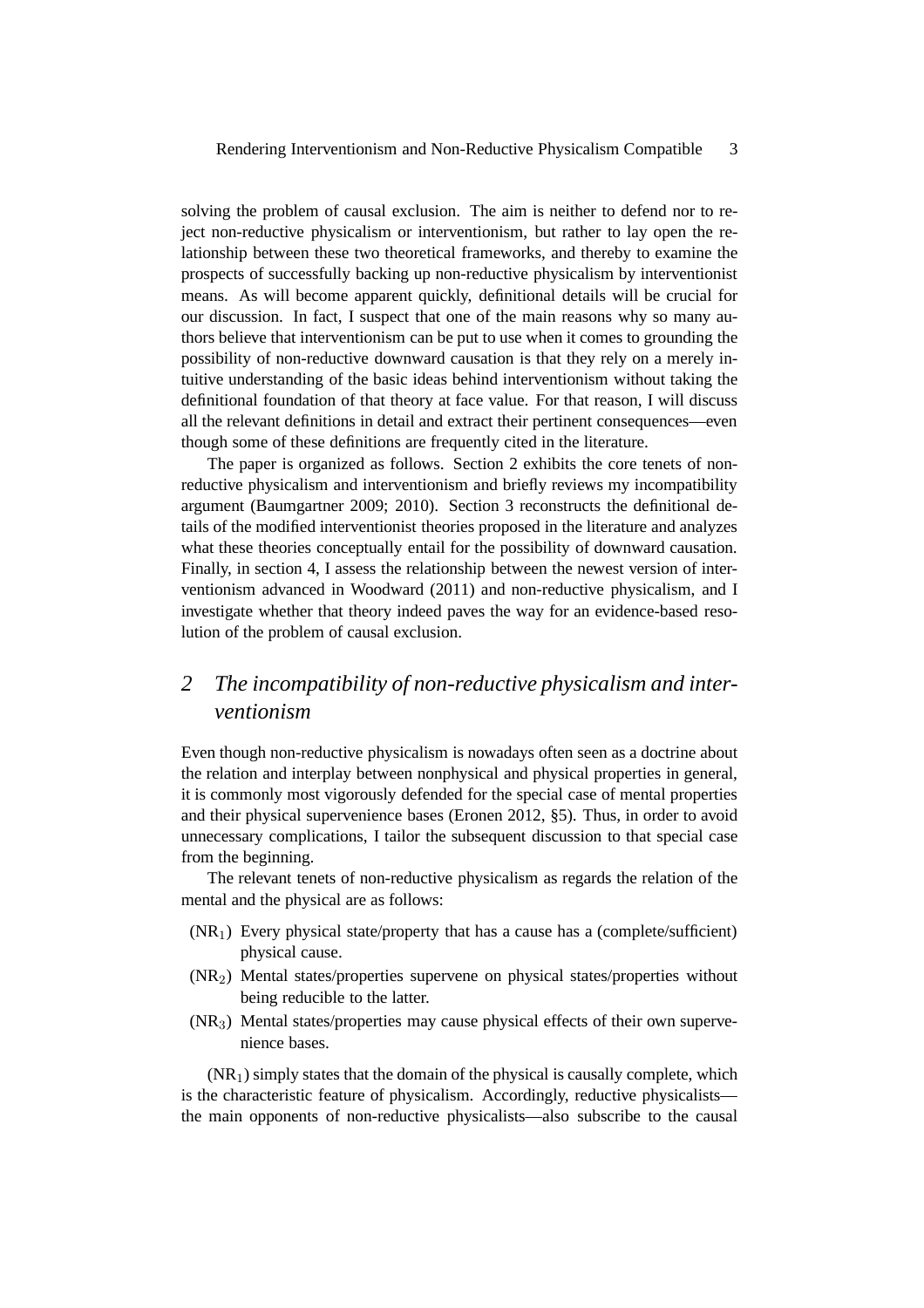completeness of the physical.  $(NR_1)$  is thus the uncontroversial element of nonreductive physicalism.

 $(NR<sub>2</sub>)$  characterizes the relationship between mental and physical properties in terms of non-reductive supervenience. The exact meaning and implications of  $(NR<sub>2</sub>)$ , of course, hinge on the presupposed notion of supervenience. As is well known, supervenience has been cashed out in a number of very different ways (cf. e.g. McLaughlin 1995 or Bennett 2004). However, there are at least two features shared by all of these notions: first, supervenience is a non-causal relation and, second, every change in the supervening property is necessarily accompanied by a change in the supervenience base. Thus,  $(NR<sub>2</sub>)$  entails that mental properties and their physical supervenience bases are non-causally correlated. Moreover, the nonreducibility of the mental implies that mental properties and their supervenience bases are non-identical (notably because of multiple realizability). That is, mental properties differ ontologically from physical properties (Walter and Eronen 2011, 142).

Finally,  $(NR_3)$  states that mental properties can have a causal impact on physical properties, in particular, on physical effects of their own supervenience bases.<sup>2</sup> In other words, there possibly exists mental-to-physical downward causation, where causation is understood as a type-level relation that takes properties or event types as relata (which are standardly modeled by means of random variables). $3$ 

Many non-reductive physicalists additionally assume something along the lines of the *Eleatic Principle* (cf. e.g. Armstrong 1997; Oddie 1982) according to which everything that exists (in space and time) has causal powers. From the fact that mental properties constitute an ontological category that is distinct and nonreducible to the domain of the physical, as induced by  $(NR<sub>2</sub>)$ , they then infer that mental properties have their own non-reducible causal powers. That is, mental properties do not have causal powers merely by virtue of being physically realized but by their own right, i.e. they have genuinely mental causal powers. This is known as the principle of the *Causal Autonomy of the Mental* (CAM) (cf. e.g. Fodor 1989, Lowe 1993, Antony 2007; Menzies and List 2010). Here is the version of the principle advanced in Menzies and List (2010, 111):

(CAM) For some mental property  $M$  and physical property  $P$ , where an instance of property  $M$  is realized by an instance of property  $P$ , the causal powers of the M-instance are not a subset of those of the P-instance.

If  $(NR_3)$  is combined with  $(CAM)$  it follows that mental properties can have a non-reducible, genuinely mental causal impact on physical effects of their super-

 $2^2$ Of course, apart from mental-to-physical causation non-reductive physicalists usually also endorse the possibility of mental-to-mental causation. This paper will only be concerned with the former type of mental causation.

<sup>&</sup>lt;sup>3</sup>Non-reductive physicalists endorse the possibility of downward mental causation not only on the type but also on the token level. Yet, as the main controversies among non-reductive and reductive physicalists concern the type level, the subsequent discussion will be focusing on type causation.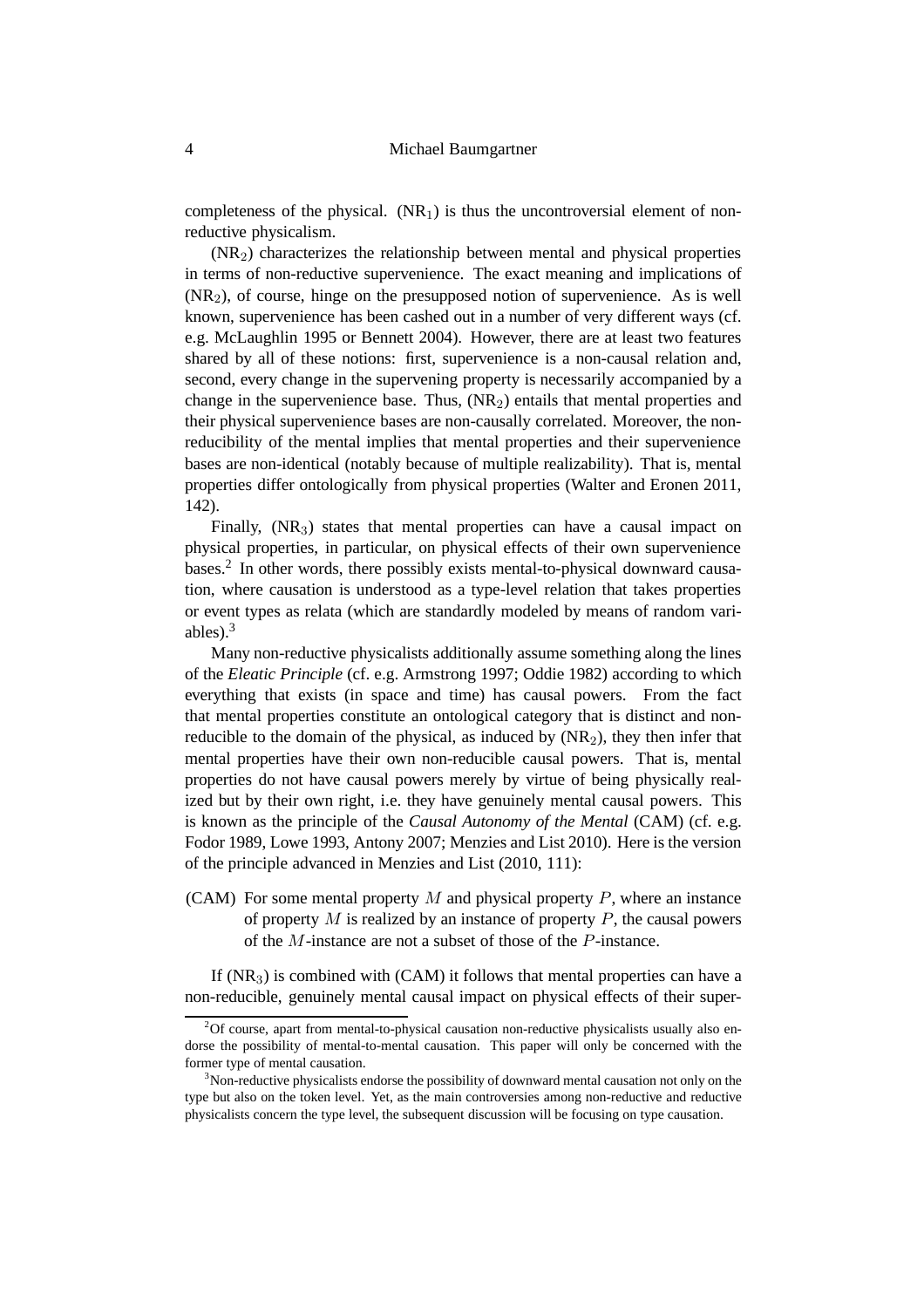venience bases. While Antony (2007) takes the autonomy of the mental to be a defining feature of non-reductive physicalism, not all authors that identify themselves as non-reductive physicalists endorse (CAM) as explicitly as e.g. Antony (2007), Lowe (1993), or Menzies and List (2010). It seems fair to say that (CAM) is the most controversial element of non-reductive physicalism. On the face of it, it might even be thought that (CAM) conflicts with the causal completeness of the physical  $(NR_1)$ : if some mental properties have causal powers influencing the realm of the physical that are not shared by their physical supervenience bases, it seems to follow that the domain of the physical is not causally complete. However, (CAM) must not be read to entail that mental properties can cause physical effects that no physical properties have the power to cause. Rather, it entails that some physical effects are due both to a physical and a mental cause, i.e. that even though the physical causal powers are sufficient to account for all physical effects, there also exist mental causal powers. Of course, this then induces an overdetermination of physical effects of mental causes, which non-reductive physicalists take great pains to render plausible (cf. e.g. van Gulick 1993; Marcus 2001; Loewer 2007; Harbecke 2008, ch. 4).

As this paper is not concerned with defending or rejecting non-reductive physicalism but with the relationship between non-reductive physicalism and interventionism, I abstain from further substantiating (CAM) or any other tenet of nonreductive physicalism at this point. Rather, my focus will be on the *interventionist movement* that has recently begun to emerge among non-reductive physicalists. Numerous non-reductive physicalists—e.g. Shapiro and Sober (2007), Menzies (2008), Shapiro (2010; 2012), or Raatikainen (2010) (cf. also Macdonald 2007) claim that Woodward's (2003) interventionist theory of causation paves the way for a non-reductionist account of downward mental causation. Furthermore, Shapiro and Sober (2007, 247) contend that interventionism "provides a means by which to test which causal powers a macroproperty has". More specifically, Shapiro (2010, 600-601) conceives of the following test for downward mental causation: hold fixed all common causes of a mental variable  $M_1$  and of a physical variable  $P_2$ such that  $P_2$  is an effect of  $M_1$ 's supervenience base, and intervene on  $M_1$ ; if such interventions are correlated with changes in  $P_2$ , this constitutes empirical evidence that  $M_1$  is a cause of  $P_2$ . Thereby, the existence of downward causation is claimed to be establishable on evidence-based grounds, that is, outside of the arena of armchair metaphysics (cf. Raatikainen 2010, 351).<sup>4</sup> The remainder of the paper will thus be concerned with the question to what degree interventionism indeed lends theoretical and/or empirical support to  $(NR_3)$  and  $(CAM)$ .

Woodward's interventionist theory of causation turns on two (frequently cited) definitions:

<sup>4</sup>This thread in the literature must be distinguished from another thread which aims to resolve the problem of causal exclusion by drawing on theories that define causation in terms of contrasts or proportionality (cf. e.g. List and Menzies 2009). From the interventionist perspective, contrasts and proportionality are important for causal explanations, but these notions do not enter the definiens of causation.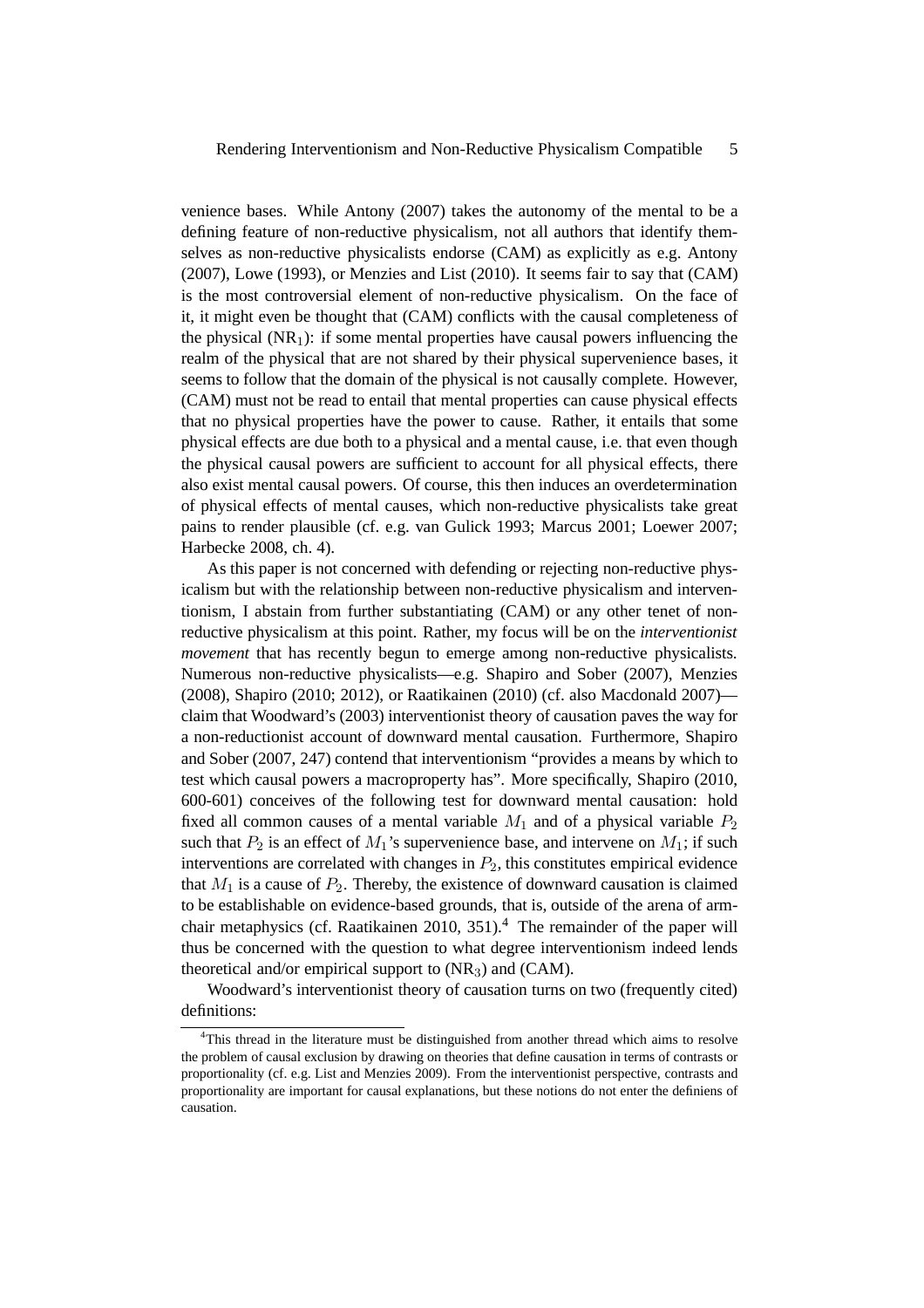#### 6 Michael Baumgartner

- (M) A necessary and sufficient condition for  $X$  to be a (type-level) direct cause of Y with respect to a variable set  $V$  is that there be a possible intervention on  $X$  that will change  $Y$  or the probability distribution of  $Y$  when one holds fixed at some value all other variables  $Z_i$  in V. A necessary and sufficient condition for X to be a (type-level) *contributing cause* of Y with respect to variable set V is that (i) there be a directed path from X to Y such that each link in this path is a direct causal relationship  $(\ldots)$ , and that (ii) there be some intervention on  $X$  that will change  $Y$  when all other variables in  $V$ that are not on this path are fixed at some value. (Woodward 2003, 59)
- (IV)  $I$  is an intervention variable for  $X$  with respect to  $Y$  iff (i)  $I$  causes  $X$ ; (ii) I acts as a switch for all the other variables that cause  $X$ ; (iii) any directed path from I to Y goes through  $X$ ; (iv) I is statistically independent of any variable  $Z$  that causes  $Y$  and that is on a directed path that does not go through  $X$ . (Woodward 2003, 98)

Relative to the notion of an intervention variable, an intervention on  $X$  with respect to  $Y$  is then straightforwardly spelled out in terms of an intervention variable  $I$  for X with respect to Y taking on some value  $z_i$  such that  $I = z_i$  causes X to take on some determinate value  $z_i$  (Woodward 2003, 98).

Before turning to the relationship between interventionism and non-reductive physicalism, two things need to be made explicit about a theory of causation built on (M) and (IV)—things that are too often neglected in the literature. First, the notion of causation provided by (M) is relativized to a set of analyzed variables V, but, as Woodward emphasizes in (2008b, 202), the notion of an intervention variable defined by  $(IV)$  is not relativized in that manner.<sup>5</sup> That means a variable  $X$  is a direct or contributing cause of a variable  $Y$  only relative to some variable set  $V$ , while the interventionist nature of a variable  $I$  does not depend on which variables are being causally modeled. In that context, it must also be noted that the notion of causation that appears in (IV) is not the relativized notion defined in (M), i.e. not the ternary relation "X causes Y with respect to V". Rather, (IV) draws on de-relativized causation or *causation simpliciter* which Woodward (2008b, 209) defines via existential generalization of  $(M)$ : a variable X is a cause of Y iff there exists at least one set  $V$  with respect to which  $X$  is either a direct or a contributing cause of  $Y$  as defined by  $(M)$ .

Second, (M) and (IV) establish a tight conceptual connection between manipulability (or counterfactual manipulations), difference-making in context, and causality, which Woodward (2003, 61) sums up in the following slogan: No causal difference without a difference in manipulability relations, and no difference in manipulability relations without a causal difference. In particular, the analysans of causation supplied by  $(M)$  stipulates that if X is a (type-level) cause of Y, then

<sup>&</sup>lt;sup>5</sup>If (IV) were relativized like (M), interventionism could not distinguish between differencemaking relations that stem from causal dependencies and difference-making relations that are due to common causes (for details cf. section 3 below).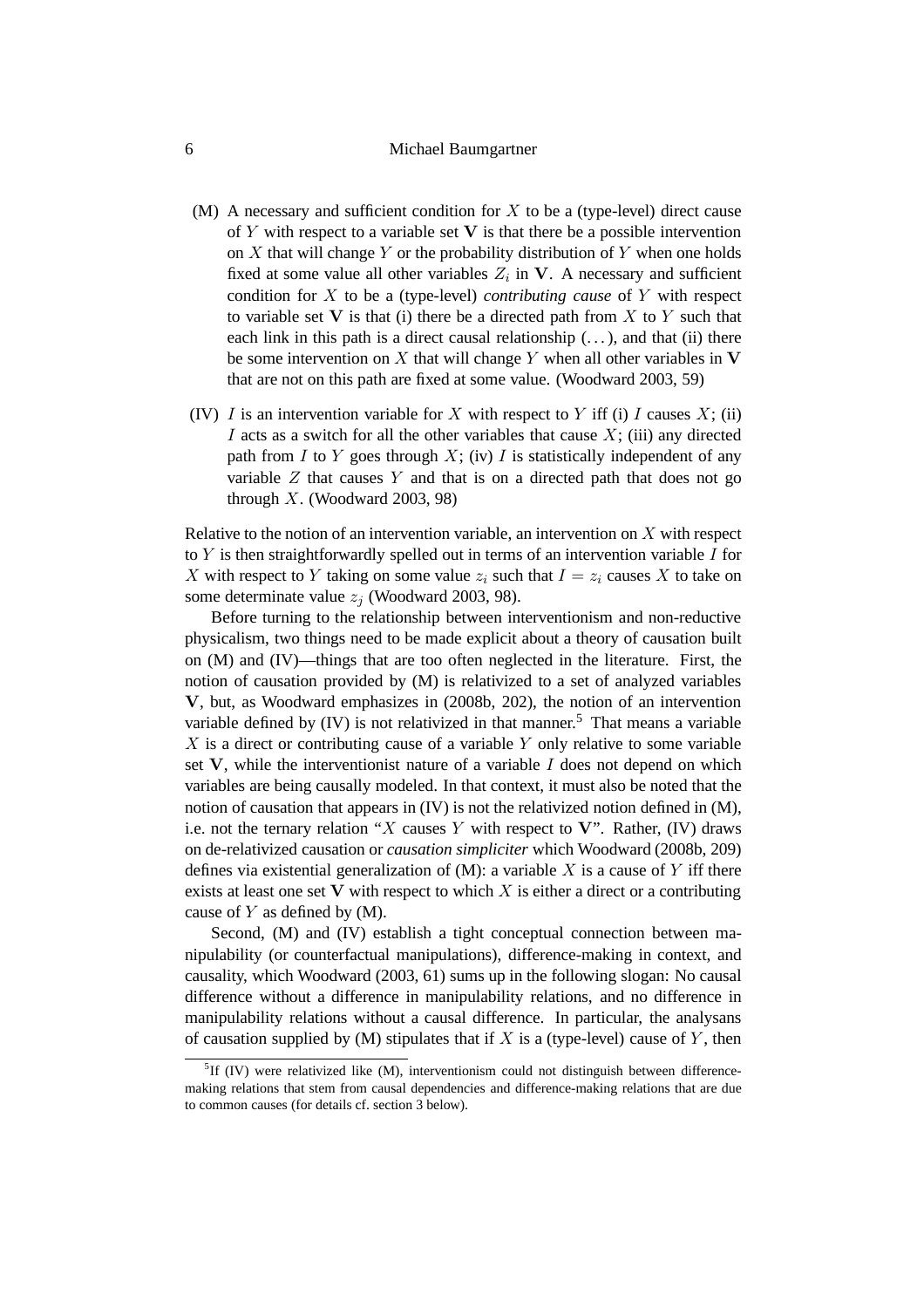

Figure 1:  $M_1$  represents a mental event type,  $P_1$  its physical supervenience base, and  $P_2$  a physical effect of  $P_1$ . " $\Longrightarrow$ " represents supervenience, " $\Longrightarrow$ " stands for causation.

there exists a possible intervention  $I = z_i$  on X with respect to Y. That is, (M) determines that the manipulability of  $X$  is necessary for  $X$  to cause  $Y$ . Moreover, the conjunction of  $(IV,i)$  and  $(IV,i)$  entails that an intervention variable for X with respect to Y causes changes in the values (or the probability distribution) of  $X$ and is (statistically) independent of all causes of  $Y$  that are not located on a path that goes through X. If there does not possibly exist a variable I that meets this *independence requirement*, there does not exist a possible intervention on X with respect to  $Y$  which implies that the manipulability of  $X$  is violated which, again, implies that  $X$  does not cause  $Y$ .

We have now assembled all elements and consequences of non-reductive physicalism and interventionism that are needed to investigate their relationship. As anticipated in the previous section, I have shown in Baumgartner (2009; 2010) that the conjunction  $(NR_1) \wedge (NR_2) \wedge (M) \wedge (IV)$  entails the negation of  $(NR_3)$ . To see this, consider the diagram in figure 1 which is standardly discussed in the literature on Kimian exclusion arguments. The variable  $P_2$  represents some physical event type, say, some type of action.  $(NR_1)$  entails that there exists a physical cause of  $P_2$ , for instance, some brain process, which in figure 1 is represented by  $P_1$ . Moreover, there shall be a mental event type represented by  $M_1$ , which, according to  $(NR_2)$ , non-reductively supervenes on  $P_1$ . For example,  $M_1$  can be taken to stand for a decision or choice to perform the  $P_2$ -action. One crucial question now is whether it is possible for  $M_1$  to be a cause of  $P_2$  as stipulated by (NR<sub>3</sub>).

That  $(NR_1) \wedge (NR_2) \wedge (M) \wedge (IV)$  entails a negative answer to that question can be shown as follows. As we have seen above,  $(NR_2)$  implies, first, that  $M_1$  and  $P_1$  are not causally related, second, that they represent different event types or properties, and third, that all changes in  $M_1$  are necessarily accompanied by changes in  $P_1$ . From  $(NR_1)$  it follows that  $P_1$  is on a causal path to  $P_2$ , which, in light of what we have just said about the consequences of  $(NR<sub>2</sub>)$ , must be a causal path that does not include  $M_1$ . This, in combination with (IV), implies that intervention variables for  $M_1$  with respect to  $P_2$  have to be independent of changes in  $P_1$ . However, subject to  $(NR_2)$ , it is impossible to induce changes in  $M_1$  independently of  $P_1$ . Therefore, there cannot possibly exist an (IV)-defined intervention variable for  $M_1$ with respect to  $P_2$ . If we now apply (M) to the variable set  $\{M_1, P_1, P_2\}$ , we can infer that  $M_1$  does not cause  $P_2$  relative to  $\{M_1, P_1, P_2\}$ . Finally, since the notion of an intervention variable provided by (IV) is not relativized to variable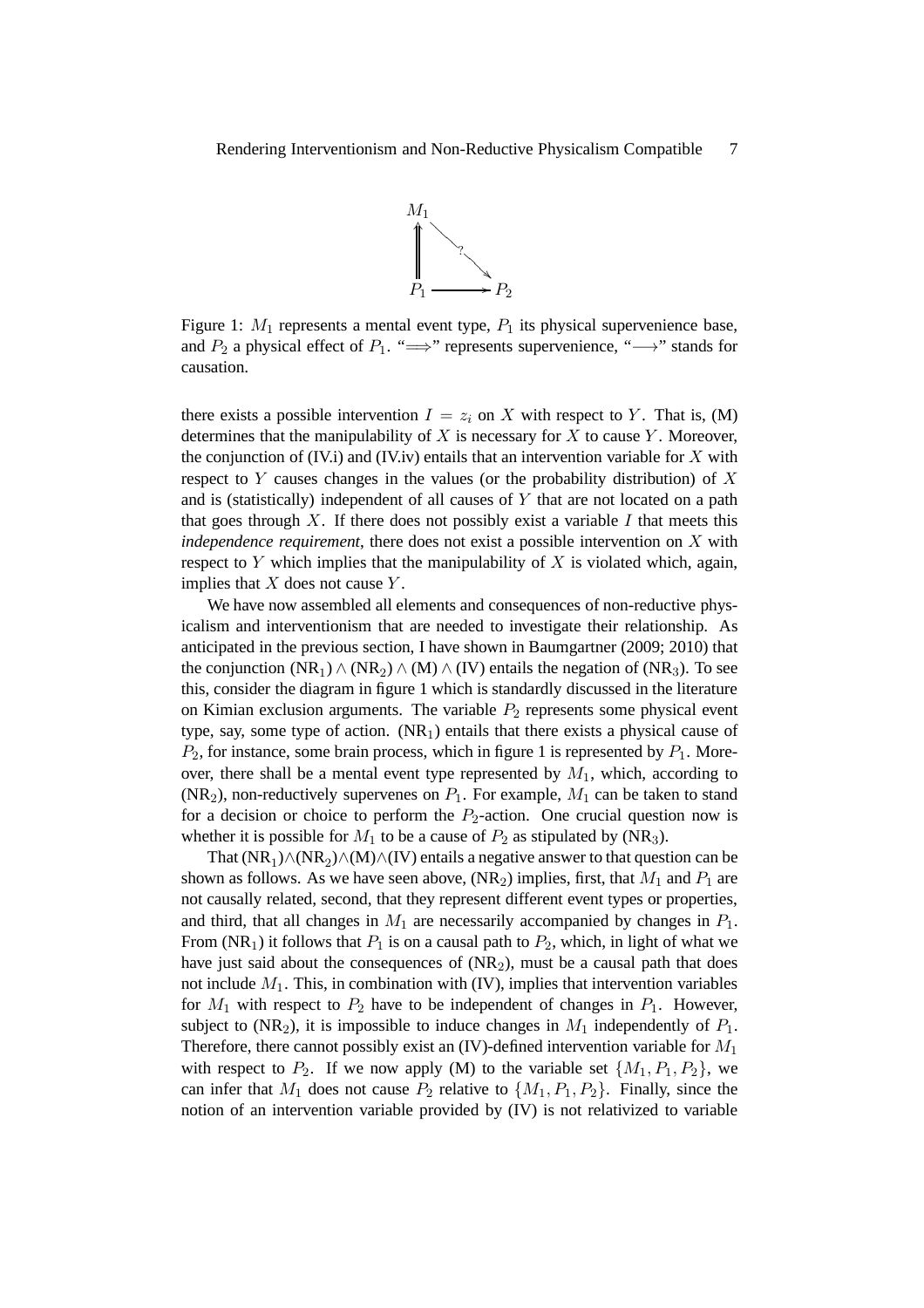sets, every possible intervention on  $M_1$  must be independent of  $P_1$ —irrespective of whether  $P_1$  is contained in an analyzed set or not. It follows that there does not exist a variable set with respect to which there possibly exists an (IV)-defined intervention variable for  $M_1$  with respect to  $P_2$ , which entails that  $M_1$  does not cause P2 *simpliciter*.

As the validity of the above argument in no way hinges on which concrete properties or event types the variables in figure 1 stand for, the conclusion as to the causal irrelevance of  $M_1$  to  $P_2$  can be generalized for all mental properties. The argument reveals that the conjunction of  $(NR_1)$ ,  $(NR_2)$ ,  $(M)$ , and  $(IV)$  rules out the possibility of mental properties causing physical effects of their own supervenience bases. That is, downward mental causation which is claimed to be possible by  $(NR<sub>3</sub>)$  is discarded as impossible by the variant of interventionism presented in Woodward (2003), i.e.  $(NR_1) \wedge (NR_2) \wedge (M) \wedge (IV)$  entails  $\neg(NR_3)$ . Interventionism and non-reductive physicalism are hence *incompatible*.

## *3 Adaptations of interventionism*

Independently of whether one has sympathies for non-reductive physicalism or not, the question as to the possible existence of cases of non-reductive downward causation does not appear to be of purely conceptual nature. Thus, there seems to be something wrong with a theory of causation that excludes that possibility on *a priori* conceptual grounds. Accordingly, Woodward (2011), Eronen (2012), or Weslake (unpublished) suggest weakened variants of interventionism that no longer conflict with non-reductive physicalism.<sup>6</sup>

While these weakened variants of interventionism differ in details, they agree on the basic strategy to render interventionism compatible with non-reductive physicalism: Woodward (2011), Eronen (2012), and Weslake (unpublished) contend that interventionism is embedded in a tradition of causal modeling (e.g. Spirtes et al. 2000; Pearl 2000; Woodward and Hitchcock 2003; Halpern and Pearl 2005) where it is generally presupposed that analyzed sets of variables meet specific suitability conditions; and these conditions are violated by sets featuring supervenience relations (or relations of definitional dependence).<sup>7</sup> It is thus not adequate to apply interventionist definitions to such sets, as I do in my incompatibility argument. For instance, Eronen (2012, 228) points out that the causal modeling tradition axiomat-

 $6W$ oodward (2011) moreover insists that he intended the weak reading of the interventionist definitions already in Woodward (2003). I sidestep this exegetic issue in this paper. Note also that Woodward (2011) does not weaken interventionism in order to argue in favor of non-reductive physicalism on evidence-based grounds in the vein of Sober, Shapiro et al. Rather, he primarily intends to render the two theories compatible.

 $<sup>7</sup>$ In fact, there is a whole array of metaphysical and conceptual relations that give rise to violations</sup> of these suitability conditions imposed on modeled variable sets, e.g. supervenience, emergence, constitution, logical dependence, mereological dependence, definitional dependence etc. In this paper, I simply use supervenience and definitional dependence as proxies for this whole array.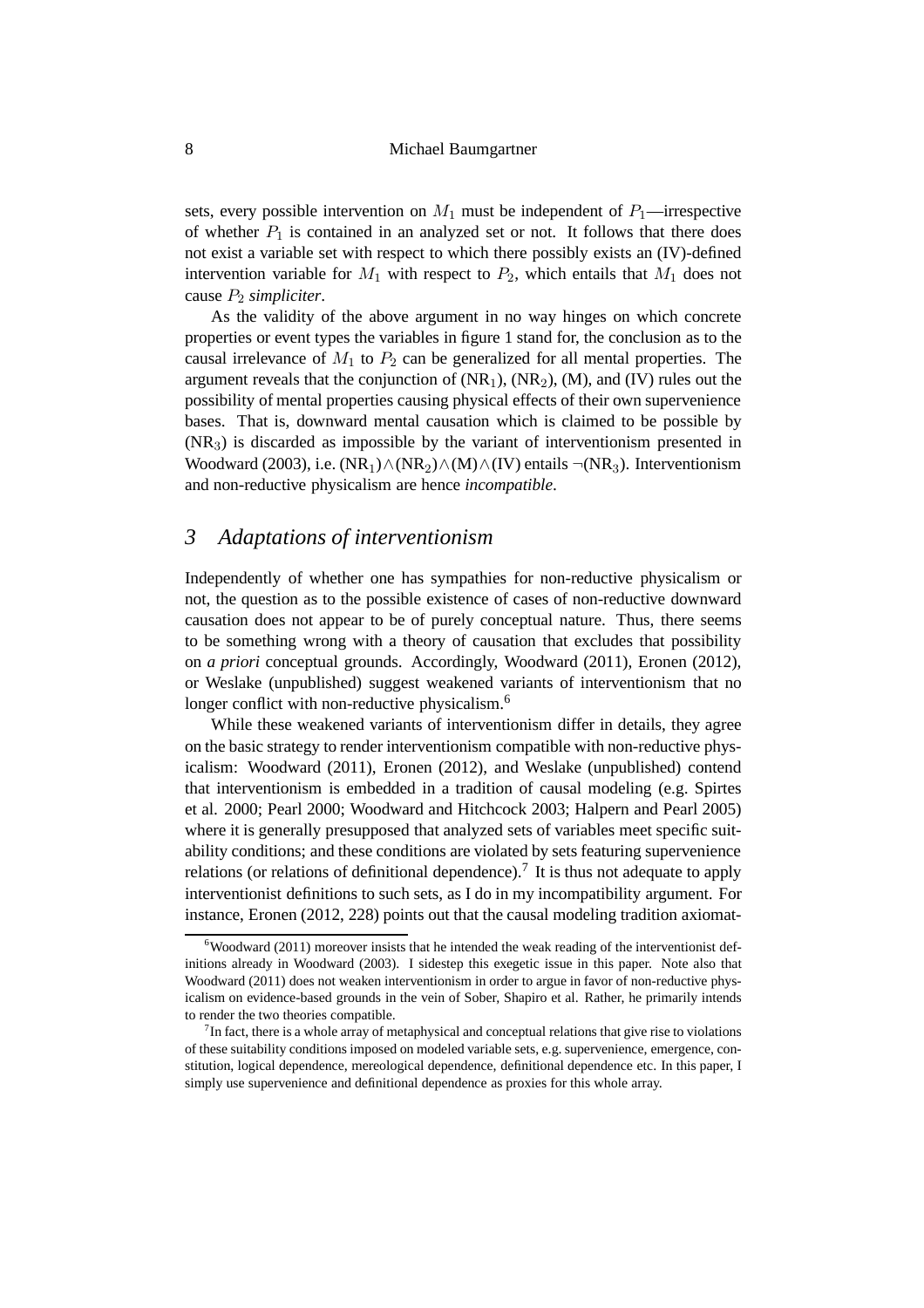ically stipulates that every modeled variable set V satisfies the *Causal Markov Condition* (e.g. Spirtes et al. 2000, 29):

(CMC) If  $V$  is causally sufficient, then every variable in  $V$  is (probabilistically) independent of all its non-effects in  $V$  conditional on its direct causes in V.

A set V is said to be *causally sufficient* iff any common cause C of two variables X and Y in V either belongs to V or has a cause that belongs to V or an effect that is located on all directed paths from  $C$  to  $X$  and from  $C$  to  $Y$  and that belongs to V. If we assume that the set  $\{M_1, P_1, P_2\}$  of figure 1 is causally sufficient, it follows from (CMC)—in combination with the fact that  $P_1$  and  $M_1$  have no direct causes in figure 1—that  $P_1$  and  $M_1$  are unconditionally independent, which however, due to supervenience, they are not. Hence,  $\{M_1, P_1, P_2\}$  violates (CMC). Accordingly, the set  $\{M_1, P_1, P_2\}$  is unsuitable for causal modeling, in general, and for interventionist causal modeling, in particular.

Comparably, Woodward (2011) and Weslake (unpublished) maintain that variable sets that are suitable for causal modeling must satisfy what Woodward (2011, 12) calls *Independent Fixability*: 8

(IF) A set of variables V satisfies independent fixability of values iff for each value it is possible for a variable to take individually, it is possible (that is, "possible" in terms of their assumed definitional, logical, mathematical, or mereological relations or "metaphysically possible") to set the variable to that value via an intervention, concurrently with each of the other variables in  $V$  also being set to any of its individually possible values by independent interventions.

While in the causal modeling tradition (CMC) is standardly and very explicitly assumed, (IF)—or something of that kind—might indeed be in the back of many authors' minds, but it is rarely imposed explicitly.<sup>9</sup> Clearly though, the set  $\{M_1, P_1, P_2\}$  of figure 1 violates (IF), for, in virtue of  $M_1$  supervening on  $P_1$ , it is (metaphysically) impossible to independently set  $M_1$  and  $P_1$  to any of their values. It follows, as in case of a violation of (CMC), that the set  $\{M_1, P_1, P_2\}$  cannot be causally modeled by interventionist means.

(CMC) and (IF) are not logically independent, but their exact logical relation is intricate, and I shall not attempt to clarify it here. It is clear, however, that while (IF) imposes constraints on all variable sets, (CMC) only has ramifications for causally sufficient sets.  $\{M_1, P_1, P_2\}$  can be said to unconditionally violate (IF), whereas that set violates (CMC) only if it is causally sufficient; and whether that is indeed the case is far from obvious. In light of the unconditional nature of (IF),

<sup>8</sup>Weslake (unpublished) introduces an analogous condition that he calls *Independent Manipulability*.

<sup>&</sup>lt;sup>9</sup>An exception is Halpern and Hitchcock (2010), who explicitly insist on independent manipulability.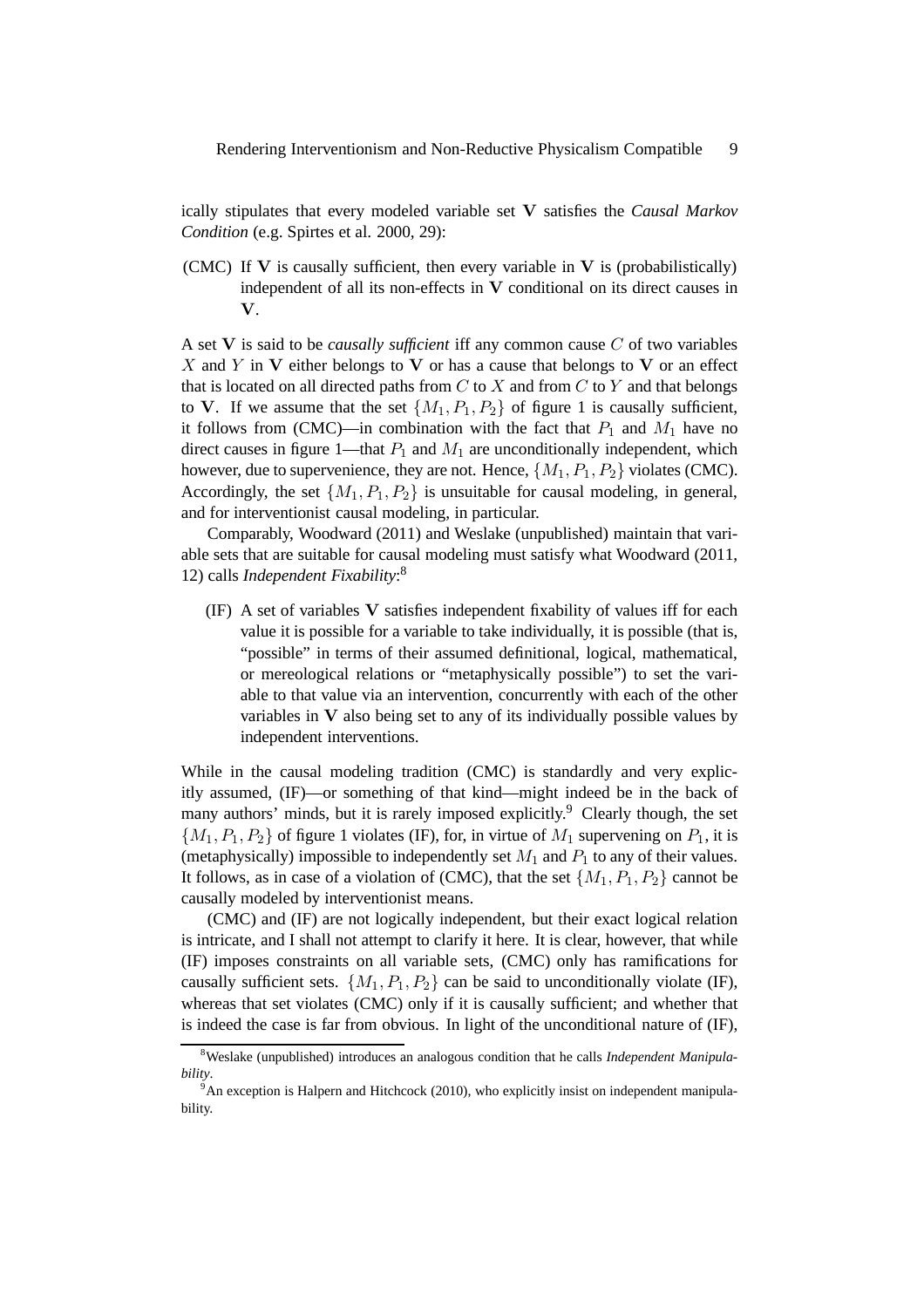imposing (IF) is the more straightforward way of rendering variable sets involving supervenience relations unsuitable for causal modeling. I shall hence not pursue the proposal to attain the same goal by imposing (CMC) here.

Instead, let us now turn to what follows for my incompatibility argument from stipulating that variable sets that are suitable for causal modeling must satisfy (IF). The fact that  $\{M_1, P_1, P_2\}$  is unsuitable because it violates (IF) entails that interventionist definitions do not apply. Accordingly, interventionism cannot be used to infer that  $M_1$  does not cause  $P_2$  in the structure of figure 1, i.e. with respect to the set  $\{M_1, P_1, P_2\}$ . Thereby my incompatibility argument is blocked. This finding, however, raises the follow-up question what the inapplicability of interventionist definitions to the structure in figure 1 means for the possibility of downward mental causation. From the mere fact that interventionism can no longer be said to entail that  $M_1$  does not cause  $P_2$  with respect to  $\{M_1, P_1, P_2\}$  it obviously cannot be inferred that interventionism entails that it is possible for  $M_1$  to cause  $P_2$  (simpliciter); yet, the latter is what non-reductive physicalists need in order to back up their claim  $(NR_3)$ .

To determine what restricting the modeling suitability of variable sets to (IF) compatible sets entails for interventionist downward causation, it must be clarified where and how exactly (IF) enters the interventionist framework. If (IF) is introduced as a precondition for the applicability of interventionist definitions, interventionism simply remains silent about causal dependencies among variables in (IF)-violating sets. More concretely, if (IF) is a precondition for applying (M) and (IV), the latter cannot be applied to  $\{M_1, P_1, P_2\}$ . Accordingly, these definitions neither imply that  $M_1$  causes  $P_2$  nor that  $M_1$  does not cause  $P_2$  with respect to  $\{M_1, P_1, P_2\}$ . It could then be said that the downward causal claim " $M_1$  causes  $P_2$  with respect to  $\{M_1, P_1, P_2\}$ " is *ill-defined* (from the perspective of interventionism).<sup>10</sup> However, non-reductive physicalists, of course, do not want to maintain that downward causal claims are ill-defined. Rather, they insist that such claims are well-defined and, moreover, often true.

Yet, notwithstanding the fact that  $M_1$  cannot be said to cause  $P_2$  with respect to  ${M_1, P_1, P_2}$ , it might still be possible to establish that  $M_1$  causes  $P_2$  simpliciter on interventionist grounds. There might exist *another variable set* that complies with (IF) and relative to which (M) and (IV) yield that  $M_1$  is a cause of  $P_2$ . That is, (IF) could be used as a sort of maxim for selecting variable sets that are causally analyzable by interventionist means: if a variable set  $V$  violates (IF) due to supervenience relationships among some of its elements, construct a set  $V'$  from  $V$ by eliminating—depending on given modeling purposes—the variables representing supervening properties or the ones representing corresponding supervenience bases. (M) and (IV) should then be applicable to  $V'$ . This is essentially how Ero-

 $10$ This is the picture Woodward has in mind in Woodward (2008a) where he assumes "that if a candidate causal claim is associated with interventions that are impossible for (or lack any clear sense because of) logical, conceptual or perhaps metaphysical reasons, then that causal claim is itself illegitimate or ill-defined" (Woodward 2008a, 224).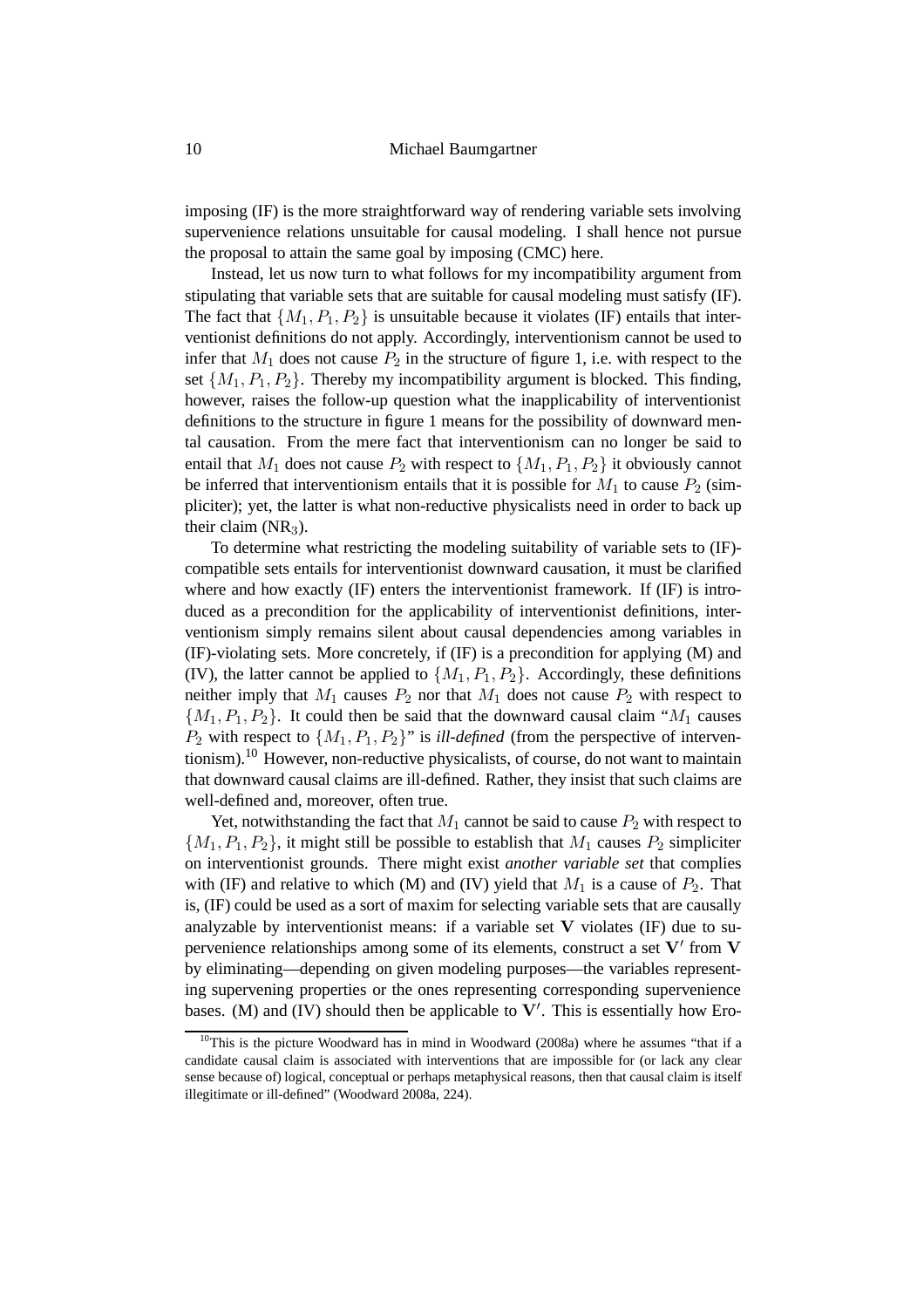nen (2012) suggests to put (CMC) to use in the course of selecting a variable set that is tractable by interventionist techniques.

Let us apply that idea to the set  $\{M_1, P_1, P_2\}$  of figure 1. We want to determine what interventionism implies for the downward causal claim " $M_1$  is a cause of  $P_2$ ". To answer that question we need to construct a set from  $\{M_1, P_1, P_2\}$  that complies with (IF) and contains both  $M_1$  and  $P_2$ . Hence, we eliminate  $P_1$  and are left with  $\{M_1, P_2\}$ . This set no longer features any supervenience relations and satisfies (IF). Eronen (2012) argues that, based on (M) and (IV),  $M_1$  can now be shown to cause  $P_2$  with respect to  $\{M_1, P_2\}$ . That, however, is not the case without further adaptations of interventionist definitions.<sup>11</sup> To see this, note again that (IV) is *not relativized* to variable sets. (IV) requires intervention variables on  $M_1$  with respect to  $P_2$  to be independent of all other causes of  $P_2$  that are located on a path to  $P_2$  that does not include  $M_1$ . Accordingly, if there does not possibly exist an intervention variable for  $M_1$  with respect to  $P_2$  relative to  $\{M_1, P_1, P_2\}$ , there does not possibly exist such an intervention variable relative to  $\{M_1, P_2\}$ either. Hence, as manipulations of  $M_1$  will necessarily be correlated with changes in  $P_1$ , which according to non-reductive physicalism is a cause of  $P_2$  not located on an  $M_1$ -path, there does not possibly exist an intervention variable for  $M_1$  with respect to  $P_2$  simpliciter. (M) hence rules that  $M_1$  does not cause  $P_2$  with respect to  $\{M_1, P_2\}$  either.

That is, if the non-reductive physicalist wants an interventionist account of causation that renders the claim " $M_1$  is a cause of  $P_2$  with respect to  $\{M_1, P_2\}$ " true, she must weaken (IV). One such weakening comes easily to mind: (IV) might simply be relativized to a variable set  $V$  in close analogy to  $(M)$ . More specifically, (IV) might be replaced by  $(IV_{rel})$ :

(IV<sub>rel</sub>) I is an intervention variable for X with respect to Y relative to V iff (i) I causes X with respect to  $V$ ; (ii) I acts as a switch for all the other variables that cause X in V; (iii) any directed path from I to Y in V goes through  $X$ ; (iv) I is statistically independent of any variable Z in V that causes Y and that is on a directed path that does not go through X.

Now, eliminating  $P_1$  from  $\{M_1, P_1, P_2\}$  makes a difference to whether  $M_1$  is  $(IV_{rel})$ -manipulable with respect to  $P_2$ . While there does not possibly exist an  $(IV_{rel})$ -defined intervention variable for  $M_1$  with respect to  $P_2$  relative to  $\{M_1, P_1, P_2\}$ , there possibly exists such a variable relative to  $\{M_1, P_2\}$ . (IV<sub>rel</sub>.iv) does not require intervention variables for  $M_1$  to be independent of all other causes of  $P_2$  not located on a path from  $M_1$  to  $P_2$ , but only of those other causes contained in  $\{M_1, P_2\}$ ; and  $\{M_1, P_2\}$  does not contain any other causes of  $P_2$  at all. Hence,  $(V_{rel})$  does not require intervention variables for  $M_1$  with respect to  $P_2$  to be independent of  $P_1$ . It is thus possible to (IV<sub>rel</sub>)-manipulate  $M_1$ . Moreover, if (IV<sub>rel</sub>)wiggling  $M_1$  is accompanied by changes in  $P_2$ , (M) entails what the non-reductive

 $11$ Similarly, Yang (forthcoming) does not see that simply rendering analyzed variable sets (IF)compatible does not itself guarantee that (M) and, in particular, (IV) are applicable.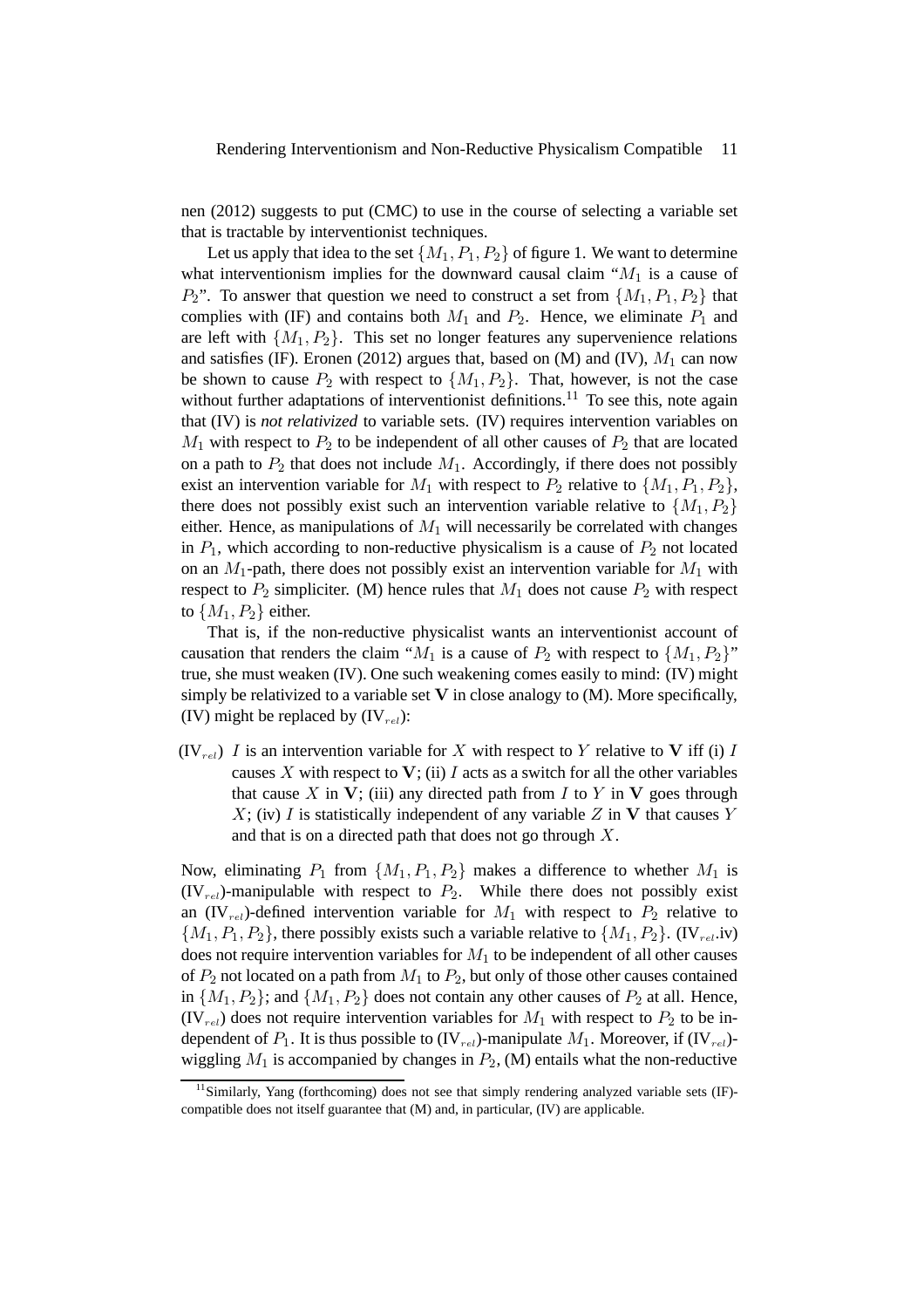

Figure 2: An ordinary common cause structure over an (IF)-compatible variable set.

physicalist wants, *viz.* that  $M_1$  causes  $P_2$  with respect to  $\{M_1, P_2\}$ , which, in turn, yields that  $M_1$  causes  $P_2$  simpliciter.

Nonetheless, non-reductive physicalists would be ill-advised to settle for a variant of interventionism that turns on  $(M)$  and  $(V_{rel})$ , for the latter do not provide an adequate analysis of causation. To see this, consider the causal structure depicted in figure 2, which is an ordinary common cause structure without supervenience relationships. Hence, any set of variables involved in that structure satisfies (IF). Suppose, we select the set  $\{I, X, Y\}$ . Relative to  $\{I, X, Y\}$ , I passes as an  $(V_{rel})$ -intervention variable for X with respect to Y: I is a cause of X that is independent of all other causes of Y in  $\{I, X, Y\}$  and I is not connected to Y in  ${I, X, Y}$  along a path that does not go through X. Furthermore, when all other variables in  $\{I, X, Y\}$  are fixed, changes induced on X via I are correlated with changes in  $Y$ . Accordingly, (M) rules that  $X$  is a direct cause of  $Y$  with respect to  $\{I, X, Y\}$ . Obviously, this is false. In the structure of figure 2, X does not cause Y simpliciter, i.e. with respect to any set. That means a theory of causation that is built on (M) and  $(IV_{rel})$  cannot distinguish between difference-making relations that stem from causal dependencies and difference-making relations that stem from common causes.

Indeed, neither Woodward (2011) nor Weslake (unpublished) advocate a weakening of (IV) in the vein of  $(IV_{rel})$ . Rather, Woodward (2011, 27) weakens (IV) by introducing exemption clauses for supervenience relationships (and definitional dependencies) into (IV.iii) and (IV.iv). An intervention on a supervening variable X necessarily also changes X's supervenience base  $SB(X)$ . That means interventions on X are tantamount to interventions on  $SB(X)$ . Accordingly, (IV.iii) and (IV.iv) must be weakened in such a way that they neither prohibit that an intervention variable  $I$  for  $X$  with respect to  $Y$  is connected to  $Y$  via causal paths through  $SB(X)$  nor that I is correlated with variables on such paths. In that light, Woodward proposes to replace  $(IV)$  by  $(IV^*)$ :<sup>12</sup>

(IV<sup>\*</sup>) *I* is an intervention variable for *X* with respect to *Y* iff *I* satisfies (IV.i),  $(IV.ii)$ ,  $(IV.iii^*)$ , and  $(IV.iv^*)$ :

 $12$ Weslake's (unpublished) weakening of (IV) is somewhat different. His discussion is, from the outset, centered on a version of interventionism that is defined on the basis of the auxiliary notion of a *causal model*, which Woodward's original version of interventionism is not. To stick to a more standard variant of interventionism, I focus on Woodward's (2011) discussion here.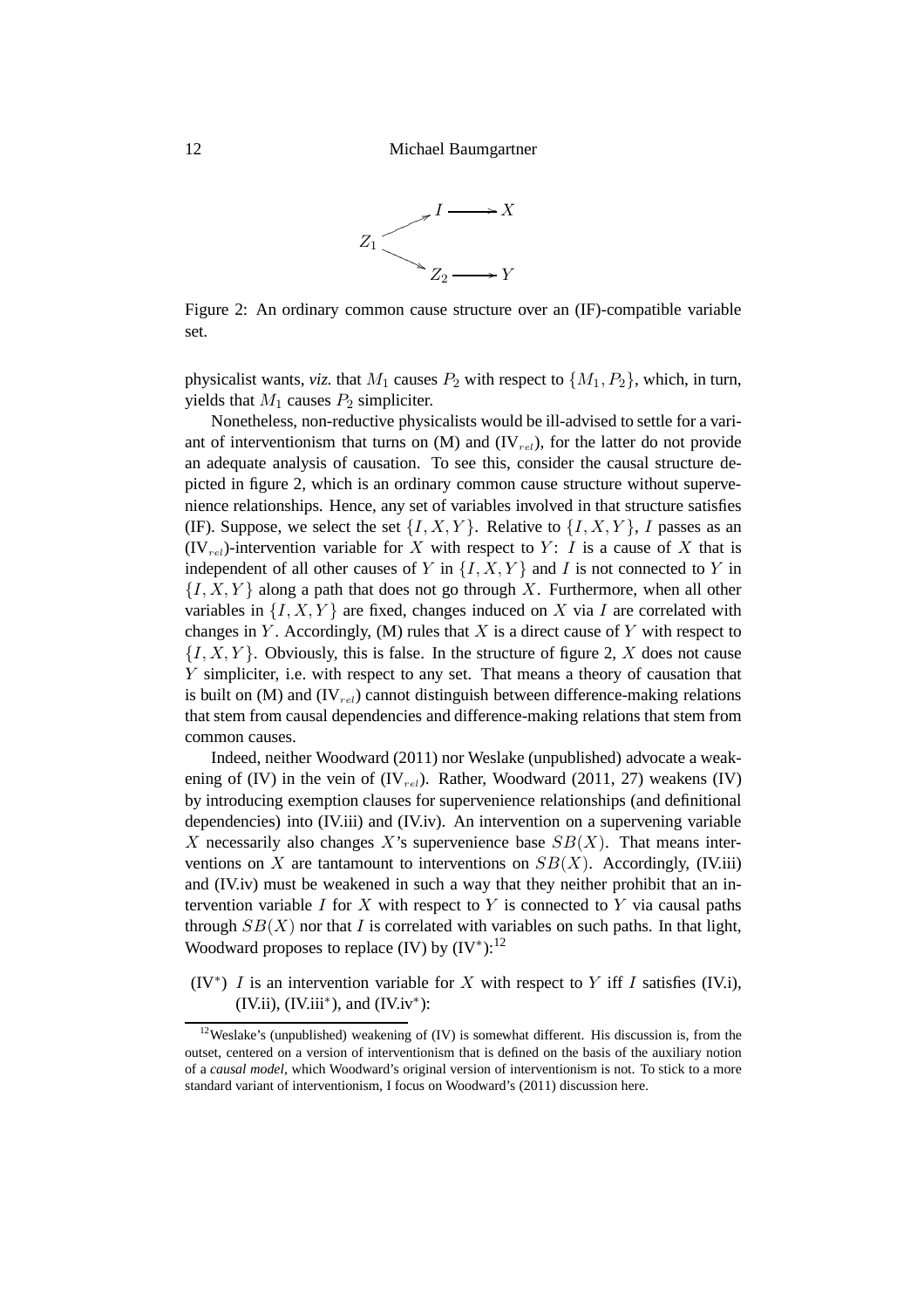- (IV.iii<sup>∗</sup> ) any directed path from I to Y goes through X *or* through a variable  $Z$  which is related to  $X$  in terms of supervenience (or defini $tion):$ <sup>13</sup>
- (IV.iv<sup>\*</sup>) *I* is (statistically) independent of every cause of Y which is neither located on a path through X *nor* on a path through a variable Z which is related to  $X$  in terms of supervenience (or definition).

(IV<sup>\*</sup>) permits intervention variables for X with respect to Y to be causes of, and correlated with, other causes of  $Y$  that are not located on an  $X$ -path, provided that those other causes are on a path through  $SB(X)$  (or through a variable that is definitionally related to  $X$ ). Against that background, non-reductively supervening macro variables become manipulable. In the case of figure 1, (IV<sup>∗</sup>)-intervention variables for  $M_1$  with respect to  $P_2$  are allowed to induce changes on  $P_1$ , even though  $P_1$  is a cause of  $P_2$  that is not located on an  $M_1$ -path, because  $P_1$  represents the supervenience base of  $M_1$ .  $M_1$  is thus (IV<sup>\*</sup>)-manipulable both relative to  $\{M_1, P_1, P_2\}$  and relative to  $\{M_1, P_2\}$ .

Furthermore, it turns out that a variant of interventionism that is based on (M) and (IV<sup>\*</sup>) implies that  $M_1$  is a cause of  $P_2$  with respect to  $\{M_1, P_2\}$ , provided that (IV<sup>\*</sup>)-wiggling  $M_1$  is accompanied by changes in  $P_2$ . As such a correlation of  $M_1$ and  $P_2$  under (IV<sup>\*</sup>)-manipulations of  $M_1$  is certainly possible, (M) and (IV<sup>\*</sup>) yield the possibility of mental downward causation—just as advocated by non-reductive physicalists. Hence, implementing (IF) as a maxim for selecting suitable variable sets and weakening  $(IV)$  in terms of  $(IV^*)$  results in a variant of interventionism that not only fails to entail  $\neg(NR_3)$ , but that additionally entails the possibility of downward causation, i.e. that entails  $(NR_3)$ .

Nonetheless, Woodward (2011) does not opt for a weakening of his original theory that is built on  $(M)$  and  $(IV^*)$  and that uses  $(IF)$  as a maxim for selecting suitable variable sets. The reason is that he takes (M) to be overly restrictive. (M) not only requires  $X$  to be manipulable with respect to  $Y$  in order for  $X$  to cause Y, but also that all variables not located on a path from X to Y, i.e. all *offpath variables*, are fixed while X is manipulated. That is, (M) determines that, in addition to the manipulability of X, also the *fixability of all off-path variables* in V is a necessary condition for X to cause Y. According to Woodward (2011, 27), however, this is asking too much:

In assessing whether  $X$  is a direct cause of  $Y$ , the "other variables" in  $V$ that we should hold fixed independently of the intervention on  $X$  (i) should *not* include the supervenience base for X *and* (ii) should *not* include the supervenience base for  $Y$ . (...) In order to assess whether  $X$  is a direct cause of Y , we *should* hold fixed via an IV<sup>∗</sup> -intervention any other variables  $V_i$  in V that stand in ordinary causal or correlational relations to X and Y.

<sup>&</sup>lt;sup>13</sup>This is a deliberately abbreviated way of expression. It is, of course, not variables that are related in terms of supervenience, but the properties represented by those variables.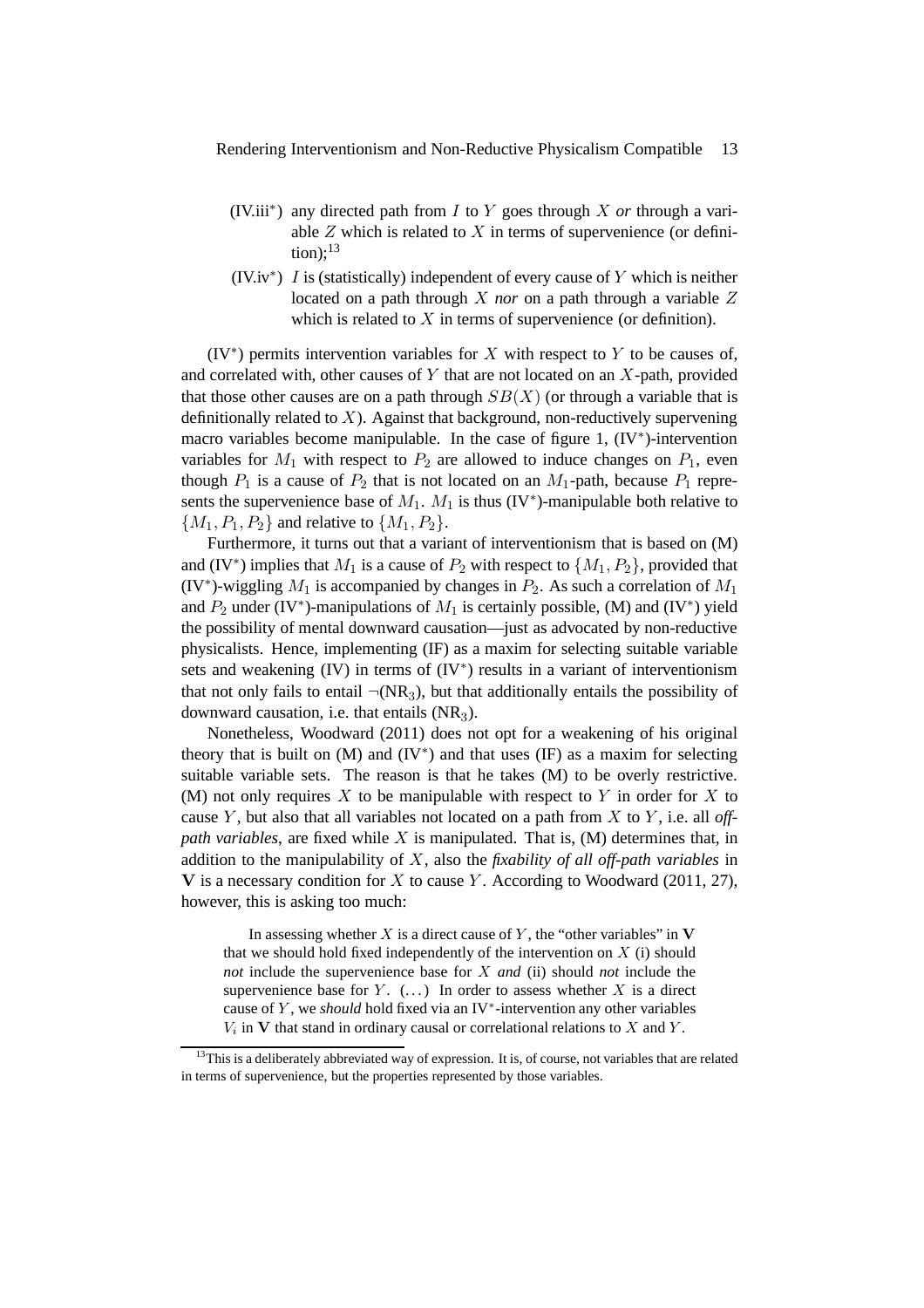#### 14 Michael Baumgartner

As a consequence, Woodward not only builds exemption clauses for supervenience relations into (IV) but also into (M). More specifically, he suggests to replace (M) by something along the lines of  $(M^*)$ :<sup>14</sup>

 $(M^*)$  X is a (type-level) *direct* cause of Y with respect to the variable set V iff there possibly exists an  $(IV^*)$ -defined intervention on X with respect to Y such that all other variables in  $V$  that are not related in terms of supervenience (or definition) to X or Y are held fixed, and the value or the probability distribution of Y changes.

X is a (type-level) *contributing* cause of Y with respect to the variable set V iff (i) there is a directed path from  $X$  to  $Y$  such that each link on this path is a direct causal relationship and (ii) there possibly exists an (IV<sup>∗</sup> )-defined intervention on  $X$  with respect to  $Y$  such that all other variables in  $V$  that are not located on a causal path from X to Y or on a path from a variable  $Z$ to Y, such that Z is related in terms of supervenience (or definition) to X or  $Y$ , are held fixed and the value or the probability distribution of  $Y$  changes.

By appending exemption clauses to (M) and (IV) for (IF)-violating sets, (IF) can be dispensed with, for, contrary to  $(M)$ - $(IV^*)$ - $(IF)$ -interventionism,  $(M^*)$ - $(IV^*)$ -interventionism is applicable to all variable sets, even to (IF)-violating sets. Moreover, (M<sup>∗</sup> )-(IV<sup>∗</sup> )-interventionism also entails that downward causation is possible. To see this, take once more the set  $\{M_1, P_1, P_2\}$  of figure 1.  $(M^*)$  does not require P<sub>1</sub>—the supervenience base of  $M_1$ —to be fixed while  $M_1$  is (IV<sup>\*</sup>)-manipulated. Thus,  $(M^*)$  determines that  $M_1$  is a cause of  $P_2$  with respect to  $\{M_1, P_1, P_2\}$  if, and only if, (IV<sup>\*</sup>)-manipulations of  $M_1$  are accompanied by changes in  $P_2$ . Plainly, that (IV<sup>\*</sup>)-wiggling  $\overline{M_1}$  makes a difference to  $\overline{P_2}$  is possible, whereby downward mental causation is rendered possible.

The reason why Woodward prefers  $(M^*)$  over  $(M)$  is that he takes it to be a methodological mistake to control for supervenience bases when testing the causal efficacy of variables representing mental properties (cf. Woodward 2011, 29). Fixing off-path variables when testing the causal relation between  $M_1$  and  $P_2$  serves the purpose of controlling for variables that could possibly confound corresponding empirical data. According to Woodward, however,  $P_1$  could not possibly confound data on the causal interplay of  $M_1$  and  $P_2$ . He offers two rationales to back up that assessment: one based on an analogy with definitionally related variables and one based on scientific practice. Let me take these rationales in turn.

The analogy with definitionally related variables turns on a well-known example from Spirtes and Scheines (2004). There are two sorts of cholesterol: highdensity cholesterol  $(HC)$  and low-density cholesterol  $(LC)$ .  $LC$  promotes heart disease  $(D)$ , whereas  $HC$  prevents heart disease. Suppose, we now introduce a further (coarse-grained) variable representing total cholesterol  $(TC)$  which is simply defined as the arithmetic sum of HC and LC, i.e.  $TC = HC + LC$ . It is

<sup>&</sup>lt;sup>14</sup>Woodward (2011) does not state (M<sup>\*</sup>) explicitly, but merely indicates its relevant features. Thus, (M<sup>∗</sup> ), as given here, is my reconstruction of Woodward's suggestion.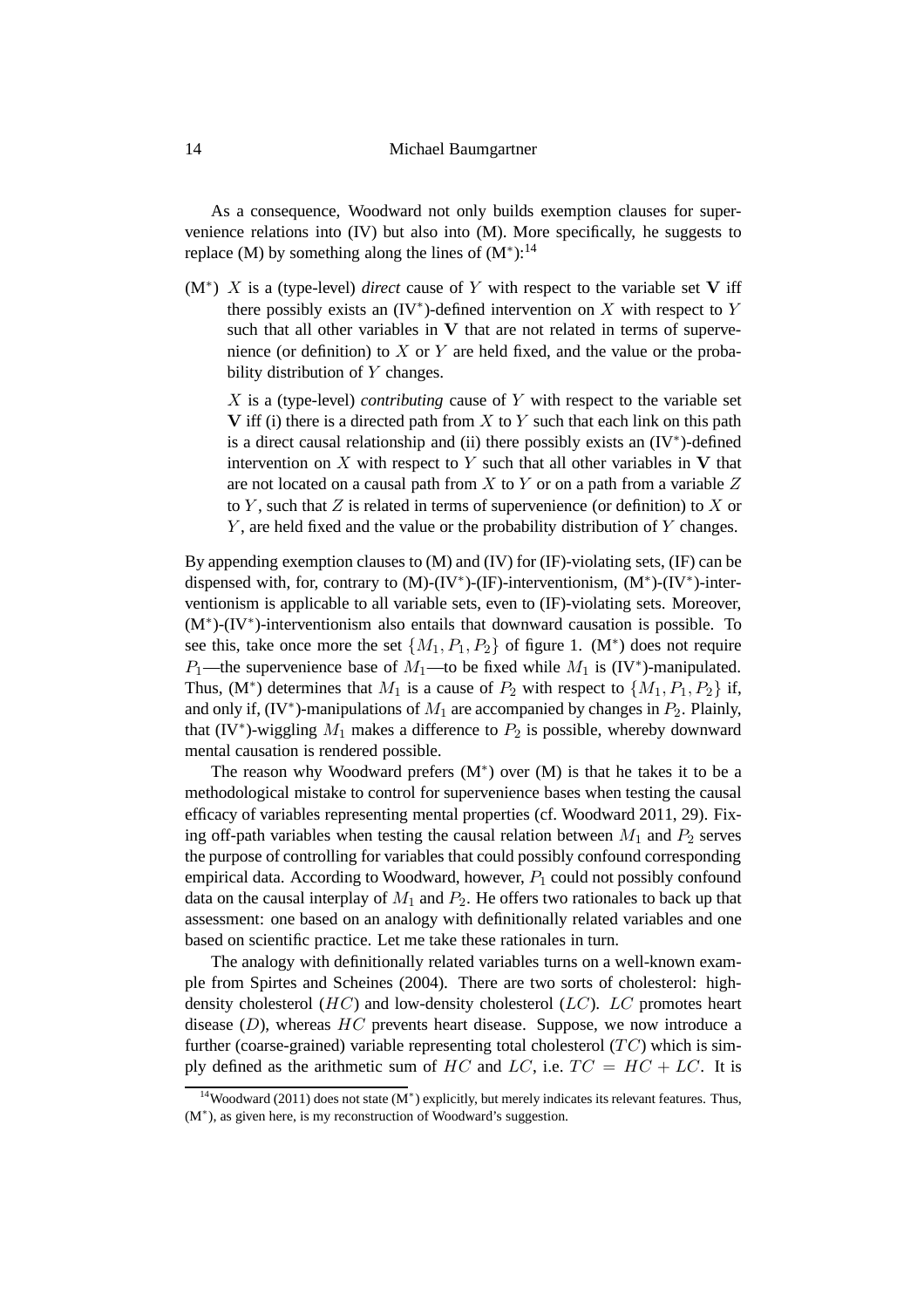uncontroversial that, in order to determine what the causal impact of  $TC$  is on  $D$ , it would be a mistake to attempt to intervene on  $TC$  while holding  $HC$  and  $LC$ fixed, even though the latter are causally relevant to  $D$ . Weslake (unpublished, 24) uses Yablo's (1992, 257) prominent example of a pigeon's pecking habits to the same effect. Suppose, a pigeon pecks  $(P)$  if, any only if, presented with red things  $(R)$ . It follows that presenting it with scarlet things  $(S)$  is also sufficient for the pigeon to peck. Against that background, it would be a mistake to argue that  $R$  does not cause  $P$ , because it is impossible to manipulate the value of  $R$  while holding S fixed. The suggestion then is that what holds for these variables also holds for  $M_1$  and  $P_1$  in figure 1. In general, just as variables that are dependent due to the definiendum-to-definiens relation or the determinable-to-determinate relation must not be mutually controlled for in contexts of causal discovery, so the downward causal relevance of variables representing supervening mental properties must be tested without controlling for corresponding physical supervenience bases.

Correspondingly, controlling for supervenience bases is at variance with the usual scientific practice (Woodward 2011, 31). Suppose a researcher wants to investigate whether administering a drug  $\Phi$  causes recovery from a disease (C). Administering  $\Phi$  can be modeled by a coarse-grained variable that represents the macroscopic properties of  $\Phi$ , call that variable A, but it can likewise be modeled by a fine-grained variable that represents the chemical supervenience base of Φ's macroscopic properties, call it B. Now, it is obviously impossible to manipulate the value of A while holding the value of B fixed. Nonetheless, no sane researcher would conclude from this that  $\tilde{A}$  is causally irrelevant to  $C$ . On the contrary, scientific practice allows for changes in the values of  $B$  while testing the causal relevance of  $A$ , even if  $B$  is causally relevant to  $C$ .

In light of observations of this sort, Woodward (2011) thus advances a version of interventionism whose definitional core is constituted by  $(M^*)$  and  $(IV^*)$ . This section has shown that  $(M^*)$ - $(IV^*)$ -interventionism is not only compatible with non-reductive physicalism, but moreover entails the possibility of downward mental causation as stated in (NR<sub>3</sub>). Yet, does  $(M^*)$ - $(W^*)$ -interventionism also theoretically support  $(NR_3)$ ? If, say,  $(M^*)$ - $(IV^*)$ -interventionism should turn out to be an inadequate theory of causation, its entailing  $(NR_3)$  would be of no avail to the non-reductive physicalist. And what does  $(M^*)$ - $(W^*)$ -interventionism entail for (CAM)? Moreover, does (M<sup>∗</sup> )-(IV<sup>∗</sup> )-interventionism allow for empirically validating the existence of downward causation? These questions are going to be addressed in the next section.

## *4 Assessing (M*<sup>∗</sup> *)-(IV*<sup>∗</sup> *)-interventionism*

Let us begin by considering what follows from the fact that definitionally related variables and variables that stand in the determinable-to-determinate relation do not need to be mutually fixed when their causal effects are tested by interventionist means. In order for this to have ramifications for the case of mental-to-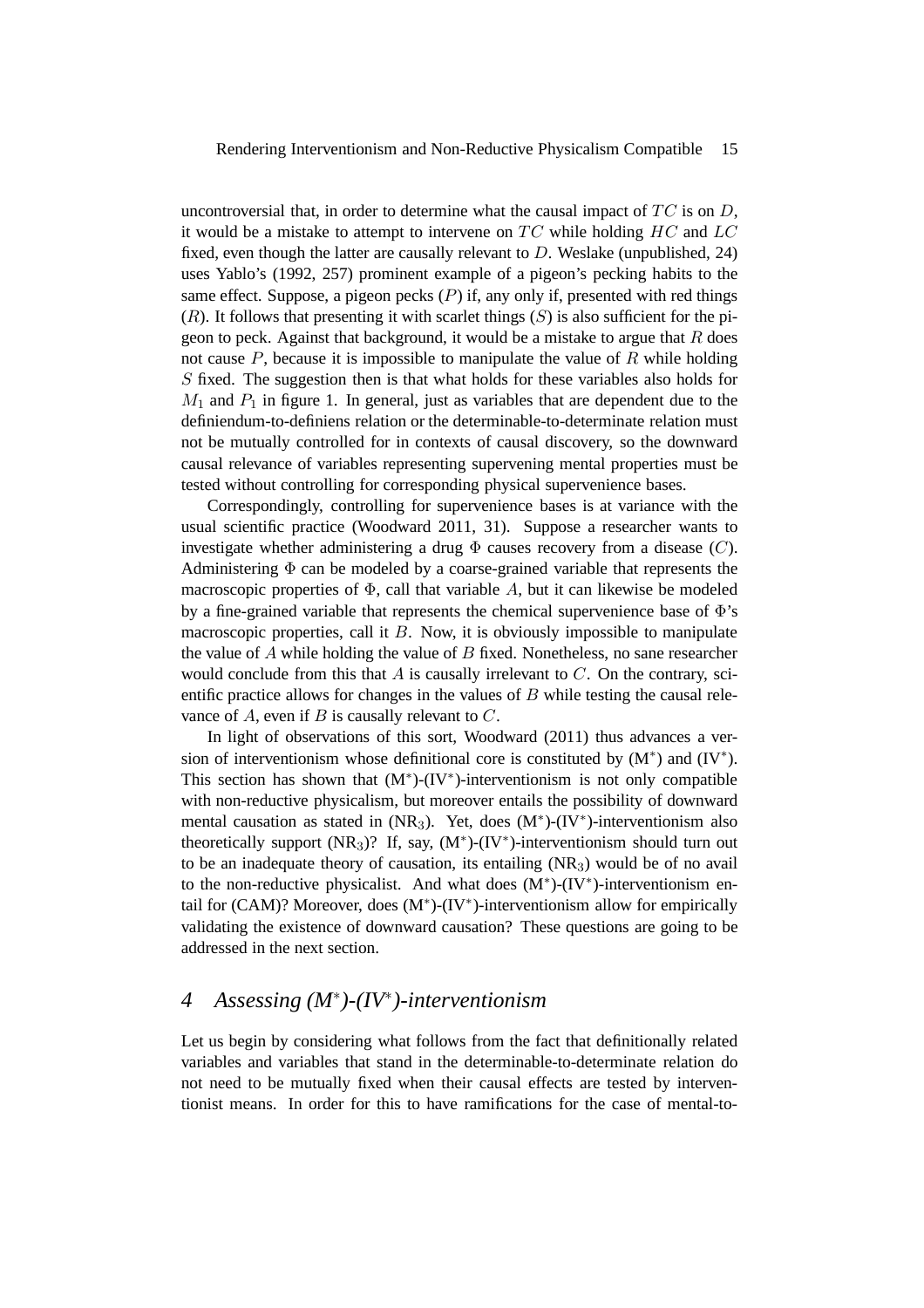#### 16 Michael Baumgartner

physical causation as conceived of be the non-reductive physicalist, the relations of definiendum-to-definiens and determinable-to-determinate would have to be shown to be relevantly similar to the non-reductive supervenience of the mental on the physical. However, it seems that the former two relations differ from the latter in respects that are not negligible for the possibility of data-confounding.

To bring out these differences let us first consider the definiendum-to-definiens relation. Definition comes with reducibility, that is, a definiendum is reducible to its definiens. Total cholesterol  $(T C)$  is nothing but the arithmetic sum of low-density  $(LC)$  and high-density cholesterol  $(HC)$ . Any of these properties is expressible as a function of the other two.  $TC$  and  $LC + HC$  do not represent different properties. Accordingly,  $TC$  cannot possibly have causal powers that are nonreducible to the causal powers of  $LC + HC$ , and vice versa. If  $TC$  causes D, that holds in virtue of  $LC + HC$  causing D. The claims "TC is a cause of D" and "LC and  $HC$  are causes of  $D^{\prime\prime}$  describe the same physiological mechanism on different levels of specification. Therefore, LC and HC cannot confound intervention tests conducted on  $TC$ , and thus, fixing  $LC$  or  $HC$  when manipulating  $TC$ , or vice versa, is not called for.

The case of the determinable-to-determinate relation is a bit more intricate, but in the end something analogous holds here as well. Many authors have pointed out that mental properties cannot be seen as determinables and their supervenience bases as corresponding determinates (cf. Ehring 1996; Funkhouser 2006; Walter 2007; Menzies 2008). According to Funkhousers' (2006) analysis of the determinable-to-determinate relation—which I take to be the most elaborate analysis currently available—, determinables span a property space with a limited number of so-called *determination dimensions*, and determinates simply come out as points (or sets of points) in that space. For example, the determinable *Red* spans a 3-dimensional space with hue, brightness, and saturation as determination dimensions and the (super-)determinate *Coca-Cola-Red* is one point in that space. The essential difference between the determinable-to-determinate relation and the mental-to-brain relation, according to Funkhouser (2006, 563), is that determinables and determinates necessarily have exactly the same determination dimensions, whereas mental properties and their physical supervenience bases may have different determination dimensions. Against the background of this account, it can easily be explained why determinates do not have to be held fixed when testing for causal effects of corresponding determinables. Determinables correspond to the n-dimensional property spaces they span, and the points in these spaces correspond to their determinates. Hence, determinables are nothing over and above the sets of their determinates. Determinables are thus reducible to their determinates, which yields that determinables have causal effects *in virtue of* their determinates.<sup>15</sup> Therefore, determinates cannot possibly confound intervention tests conducted on their determinables, and vice versa.

 $15$ Gillett and Rives (2005) even advance the eliminability of determinables.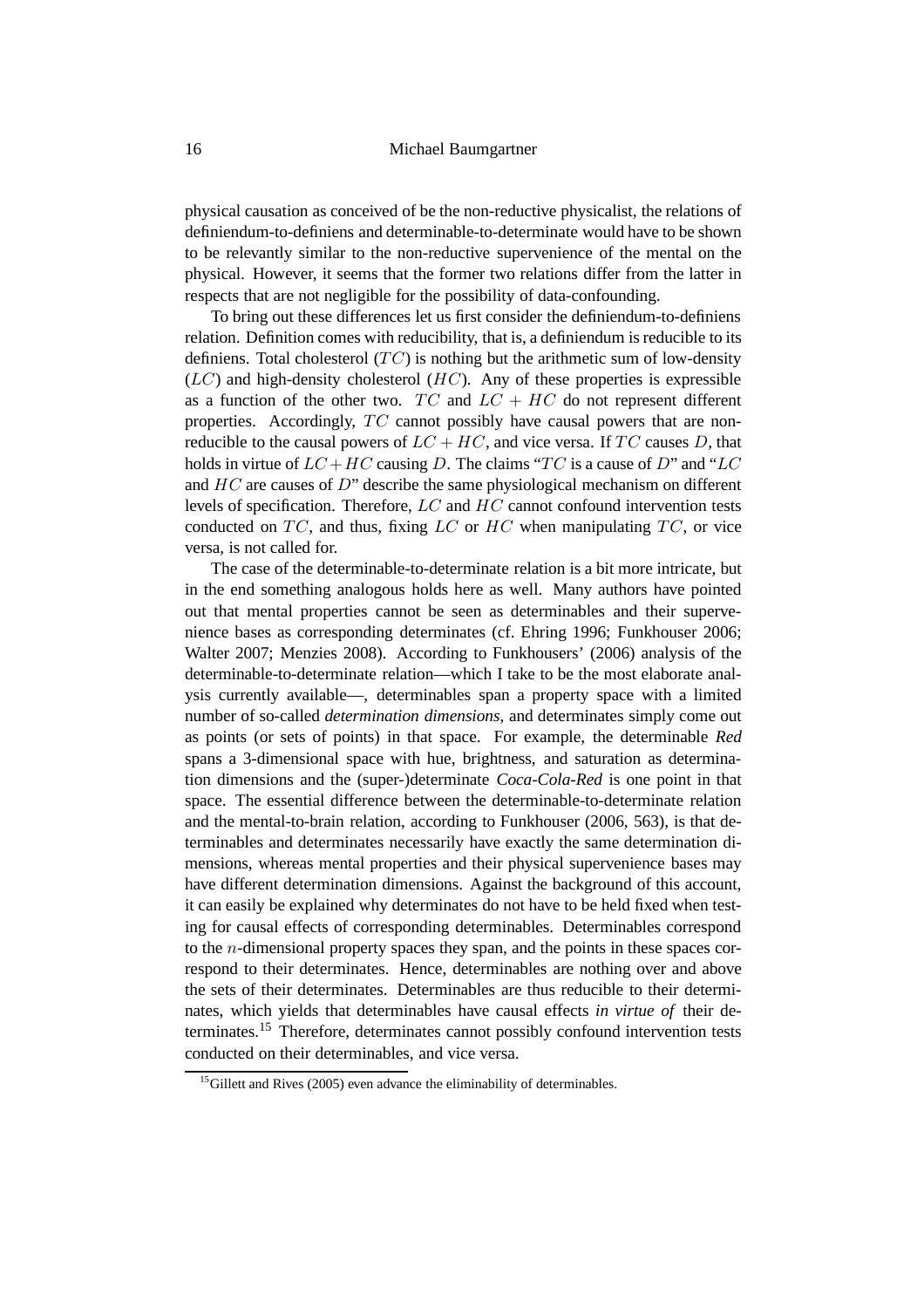Yet, something analogous does not hold for the relation in terms of which the non-reductive physicalist conceives of mental properties and their physical supervenience bases. The non-reductive physicalist endorses a property dualism: mental properties are *not reducible* to their supervenience bases and, subject to (CAM), some of them have causal powers their supervenience bases lack. She denies that mental properties cause effects of their own supervenience bases in virtue of being physically realized. Hence, while variables that are definitionally related or related in terms of the determinable-to-determinate relation are innocuous as regards mutual data-confounding, it is far from clear that the same holds for variables representing mental properties and variables representing corresponding supervenience bases. If two causally independent variables  $X$  and  $Y$  represent mutually non-reducible properties that are *not* related in terms of supervenience, we would decidedly require that the effects of  $X$  be tested while  $Y$  is held fixed (and vice versa), because if Y is allowed to change its values when X is manipulated, observed differences in investigated effects would not be guaranteed to be due to X. On the face of it, thus, it is not at all clear why the variable  $P_1$  in figure 1 could not equally confound intervention tests conducted on  $M_1$ .

By contrast, non-reductive physicalists as Shapiro and Sober (2007), Shapiro (2010; 2012), Raatikainen (2010), or Menzies (2008) who advocate an evidencebased resolution of the problem of causal exclusion based on interventionist techniques seem to hold that the fact that  $M_1$  non-reductively supervenes on  $P_1$  averts the danger of such data-confounding, which is why e.g. Shapiro and Sober (2007) and Shapiro (2010) decidedly insist that fixing  $P_1$  while manipulating  $M_1$  is the wrong test to perform. They implicitly subscribe to a methodological principle along the following lines:

(†) If two causally unrelated variables  $X$  and  $Y$  cannot be independently manipulated because X *non-reductively* supervenes on Y (or vice versa), then the correlation of  $X$  and  $Y$  cannot give rise to data-confounding.

While correlations of variables that are related in terms of reductive variants of supervenience are indeed likely not to give rise to data-confounding, it is far from clear whether the same holds for variables related in terms of non-reductive supervenience. In any case, examples involving definitionally related variables or variables representing determinables and determinates provide no rationale for the validity of (†) because such variables do not represent mutually non-reducible properties.

Similarly, the fact that actual scientific practice does not require that a finegrained variable B, which represents the chemical features of a drug  $\Phi$ , has to be fixed when investigating the causal effects of a coarse-grained variable A, which represents the macroscopic features of  $\Phi$ , has no immediate bearing on variables that are related in terms of non-reductive supervenience. A researcher who models the causal effects of  $\Phi$  on a coarse-grained level using the variable A does not work under the assumption that  $A$  could be causally autonomous of the fine-grained variable B. Rather, the biomedical researcher takes it for granted that  $\Phi$ 's macro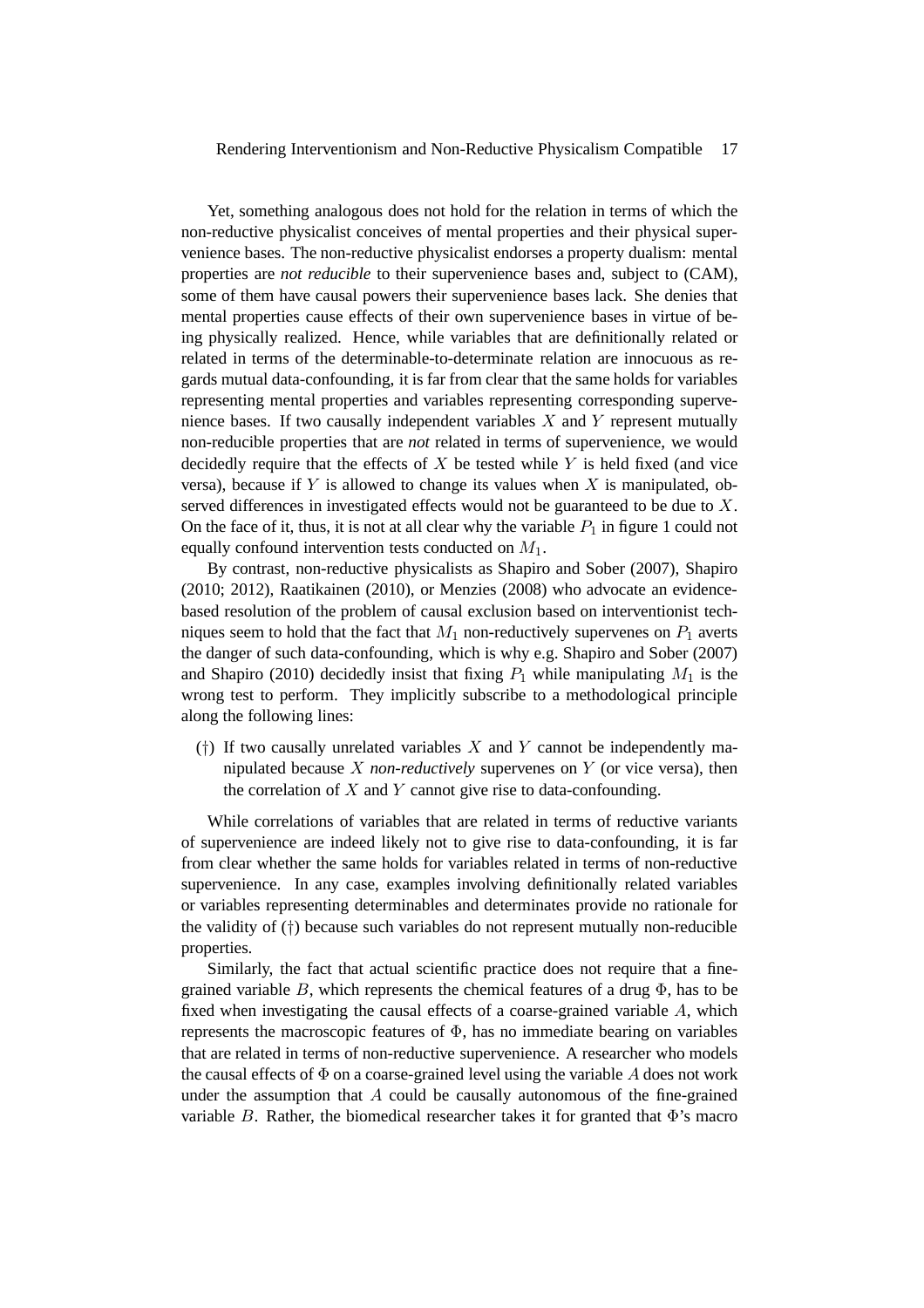properties are reducible to its underlying micro properties. If  $\Phi$  actually cures the disease (C), it does so *in virtue of* its microscopic features. Hence, the reason why that researcher does not attempt to hold  $B$  fixed when manipulating  $A$  is that she takes it to be excluded that there could be *two* non-reducible causal routes that could confound her data: one from  $\Phi$ 's macro properties to C and another one from  $\Phi$ 's micro properties to C. Rather, she presumes that there is at most one causal process that leads from drug intake to recovery—a process, though, that can be modeled on multiple levels of specification (cf. Wimsatt 2007, ch. 11; Walter and Eronen 2011).<sup>16</sup> That actual scientific practice does not call for fixing supervenience bases when manipulating macro variables simply shows that the notion of supervenience (implicitly) adopted in these contexts is one that allows for reduction, and hence provides no rationale for the validity of principle (†) either.

At the same time, though, the above considerations do not demonstrate the invalidity of (†) either. All we have seen so far is that non-reductive physicalists who want to put  $(M^*)$ - $(IV^*)$ -interventionism to use when it comes to backing up the possibility of non-reductive mental downward causation on evidence-based grounds must endorse (†), that is, a methodological principle whose validity is unclear and would need argumentative backing. I shall not, however, pursue the question of (†)'s validity here. Rather, let us now turn to the question whether  $(M^*)$ -(IV<sup>\*</sup>)-interventionism, apart from conceptually entailing the truth of (NR<sub>3</sub>), also suits the other purposes of non-reductive physicalists. To this end, it will be instructive to lay open some of the relevant consequences and presuppositions of (M<sup>∗</sup> )-(IV<sup>∗</sup> )-interventionism.

First, it follows from  $(M^*)$  and  $(IV^*)$  that every cause of a mental variable  $M_i$  is a common cause of  $M_i$  and its supervenience base  $SB(M_i)$ . To see this, suppose that Z is a cause of  $M_i$ . Subject to  $(M^*)$ , this entails that it is possible to (IV<sup>\*</sup>)-wiggle Z such that  $M_i$  changes. As every change in  $M_i$  is necessarily accompanied by a change in  $SB(M_i)$ , it follows that it is possible to (IV\*)-wiggle Z such that  $SB(M_i)$  changes, in light of which (M<sup>\*</sup>), in turn, rules that Z is a cause of  $SB(M_i)$ . Now, the relationship between  $M_i$  and  $SB(M_i)$  is non-causal, hence, Z cannot be connected to  $M_i$  and  $SB(M_i)$  via one single causal path. Therefore, there must be two causal paths: one from Z to  $M_i$  and another one from Z to  $SB(M_i)$ . In particular, this yields that every (IV<sup>\*</sup>)-intervention on  $M_i$ —which subject to (IV.i) is a cause of  $M_i$ —is a common cause of  $M_i$  and  $SB(M_i)$ . Or differently,  $M_i$  can only be (IV<sup>\*</sup>)-intervened upon via a common cause of  $M_i$  and  $SB(M_i)$ .

Next, consider the structure in figure 3, which is an extension of figure 1. In addition to  $M_1$  which represents the decision to perform an action  $P_2$  and  $M_1$ 's physical supervenience base  $P_1$ , figure 3 also features a causal intermediary  $P'$ between  $P_1$  and  $P_2$ , which e.g. represents the neural activity in the motor cortex

 $16$ This reductionist paradigm is not only adopted in biomedical disciplines but also in neuroscience and many other disciplines: "Reductionism is the dominant methodology of 'big science' today, percolating widely through the sciences" (Wimsatt 2007, 4).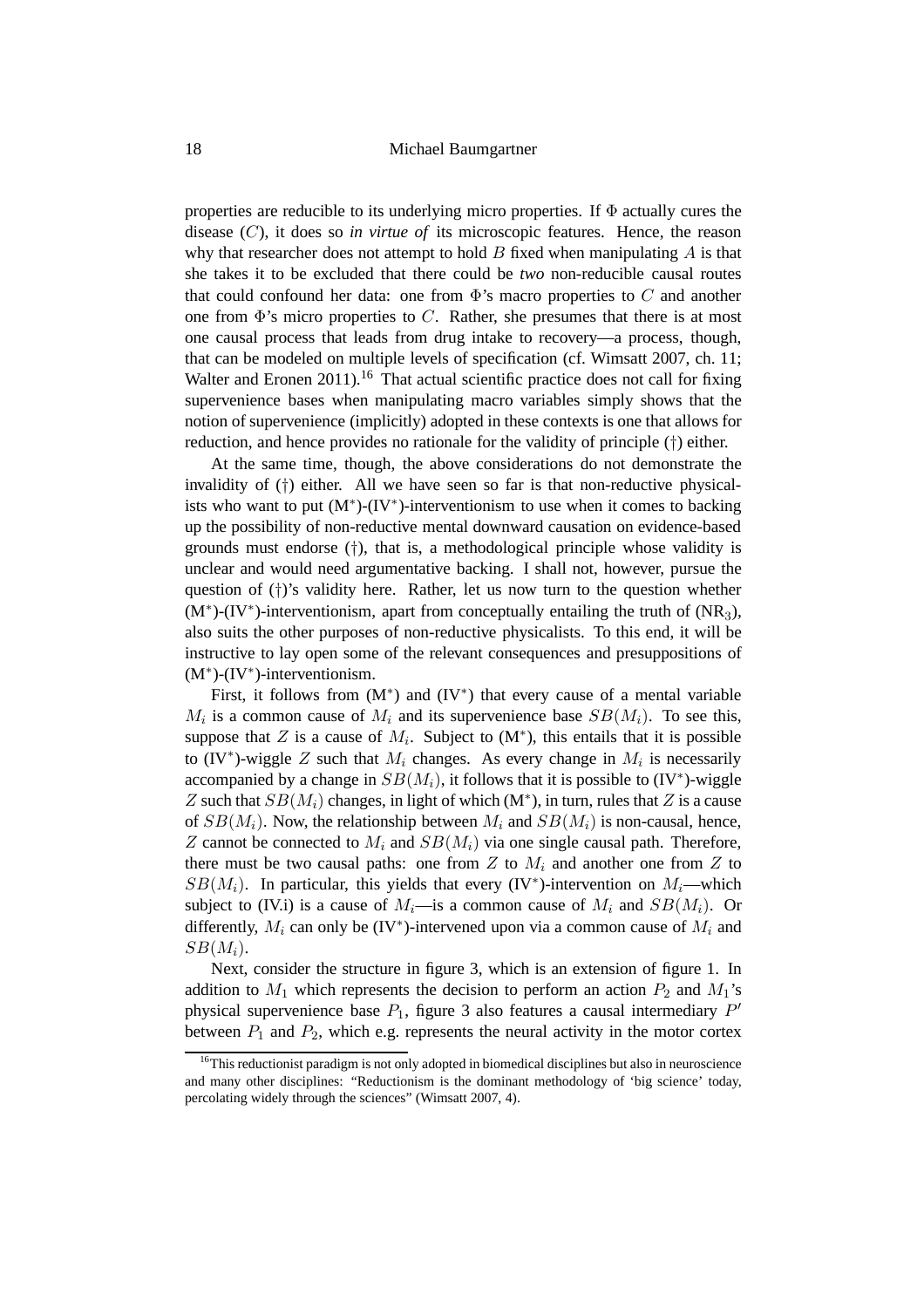

Figure 3: An extension of the structure in figure 1 over the variable set  $V_1$ .

that is necessary for the human body to perform  $P_2$ . Furthermore, we introduce an (IV<sup>\*</sup>)-intervention variable I for  $M_1$  with respect to  $P'$  and  $P_2$ , which *eo ipso* is a common cause of  $M_1$  and  $P_1$ . It remains to be clarified what  $(M^*)$ - $(W^*)$ interventionism entails for the downward paths from  $M_1$  to  $P'$  and from  $M_1$  to  $P_2$ . We have already seen in the previous section that, in order to determine whether  $M_1$  is an (M<sup>\*</sup>)-defined cause of  $P_2$ , it is not necessary to hold  $P_1$  fixed, because  $P_1$  corresponds to the supervenience base of  $M_1$ . Likewise, it is not necessary to hold P' fixed, because P' is on a path from  $SB(M_1)$  to  $P_2$ . Hence,  $M_1$  is an (M<sup>\*</sup>)-cause of  $P_2$  with respect to the set  $V_1 = \{I, M_1, P_1, P', P_2\}$  if, and only if, manipulations of  $M_1$  are associated with changes in  $P_2$ . If  $M_1$  and  $P_2$  are indeed correlated under changes induced on  $M_1$  via I, wiggling  $M_1$  by means of I is also accompanied by changes in  $P'$ . Hence, if  $M_1$  is an  $(M^*)$ -cause of  $P_2$ ,  $M_1$  is also an (M<sup>\*</sup>)-cause of P'. Now, suppose that  $M_1$ , P', and  $P_2$  are indeed correlated under changes induced on  $M_1$  via I. That means  $M_1$  causes both  $P'$ and  $P_2$  with respect to  $V_1$ . Moreover,  $M_1$  is a direct cause of  $P'$ , because  $M_1$ and  $P'$  are correlated when all other variables in  $V_1$  except  $SB(M_1)$  are held fixed. Yet,  $M_1$  is *not* a direct cause of  $P_2$  in  $V_1$ , because when  $P'$  is held fixed wiggling  $M_1$  (and  $P_1$ ) is no longer associated with changes in  $P_2$ .<sup>17</sup> Overall, (M<sup>\*</sup>) and  $(IV^*)$  issue the causal dependencies depicted in figure 4(a). Thus, the decision  $M_1$  causes the action  $P_2$  by virtue of directly causing the neural activity  $P'$  in the motor cortex. By contrast, the structure depicted in figure 4(b) is incompatible with



Figure 4: (a) represents a case of downward mental causation that is compatible with  $(M^*)$ - $(W^*)$ -interventionism. By contrast, (b) is incompatible with  $(M^*)$ -(IV<sup>∗</sup> )-interventionism.

<sup>&</sup>lt;sup>17</sup>It might be objected that if P' were not a necessary factor for  $P_2$ ,  $M_1$  might still make a difference to  $P_2$  even if P' is held fixed. In that case, however,  $P_1$  would also make a difference to  $P_2$ when  $P'$  is held fixed. This, in turn, means that there would have to be a directed edge from  $P_1$  to  $P_2$ in figure 3. By contrast, given that the causal relations among the physical variables are as depicted in 3 or 4(a) or 4(b),  $(M^*)$  rules that  $M_1$  is not a direct cause of  $P_2$ .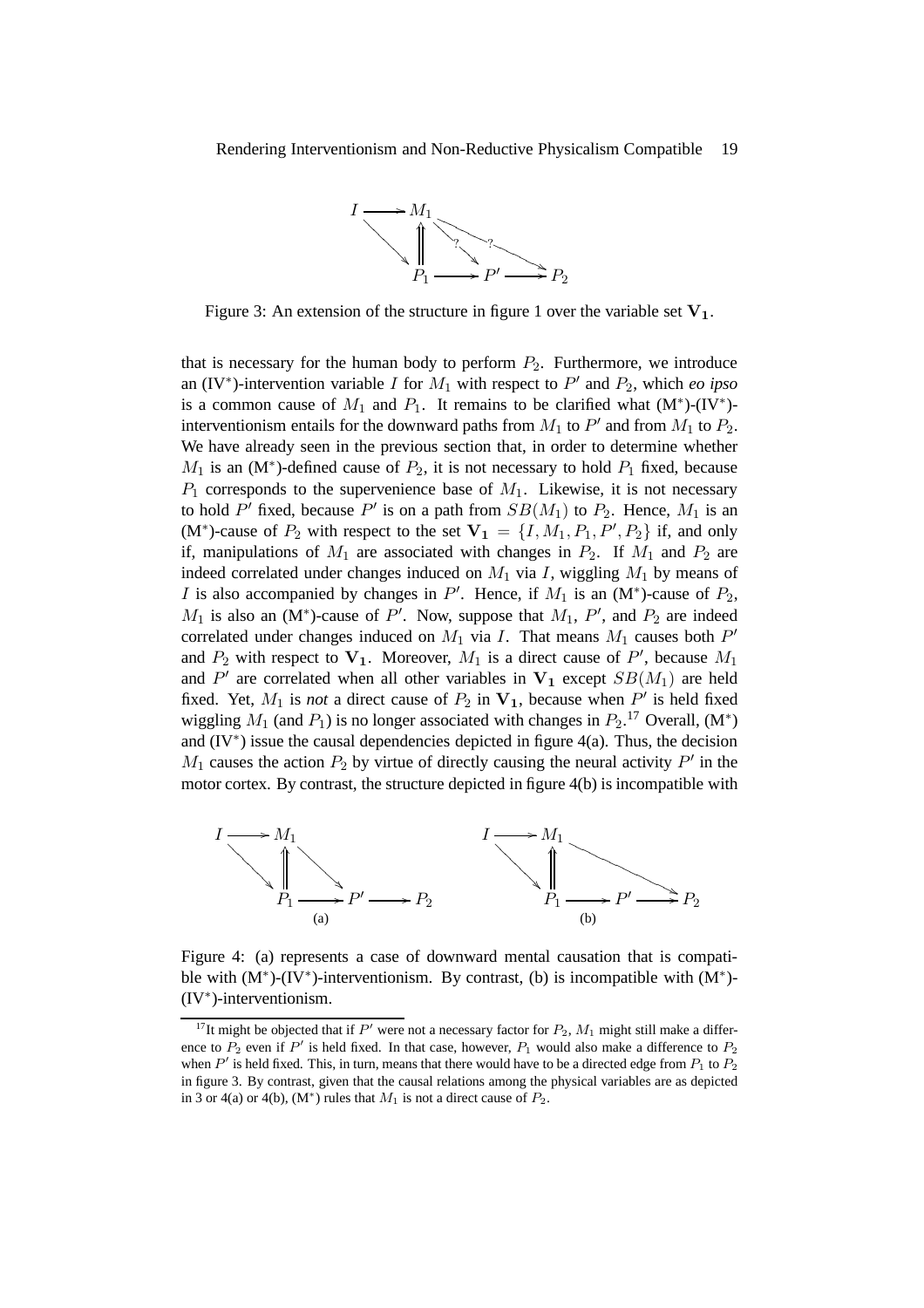20 Michael Baumgartner



Figure 5: (a) represents a case of downward mental causation that is compatible with (M<sup>\*</sup>)-(IV<sup>\*</sup>)-interventionism. (b) is an alternative epiphenomenalist structure.

(M<sup>\*</sup>)-(IV<sup>\*</sup>)-interventionism. If the causal dependencies among  $P_1$ ,  $P'$ , and  $P_2$  are as depicted in figure 3,  $(M^*)$ - $(IV^*)$ -interventionism excludes that  $M_1$  could have an 'autonomous' causal impact on  $P_2$  which is not mediated via  $P'$ .

The genuinely mental causal impact of  $M_1$  on  $P_2$  can be even further removed from  $P_2$  by introducing a causal intermediary between  $P_1$  and  $P'$  as in figure 5(a). Say,  $P''$  represents the signal transmission from the frontal lobe, where the decision  $M_1$  is realized, to the motor cortex, where neural activity P' coordinates action  $P_2$ . If (IV<sup>\*</sup>)-intervening on  $M_1$  is correlated with changes in  $P_2$ , it is also correlated with changes in  $P''$ . Hence, subject to  $(M^*)$ ,  $M_1$  is a direct cause of  $P''$  and a contributing (indirect) cause of P' and  $P_2$  in  $V_2 = \{I, M_1, P_1, P', P'', P_2\}$ . That is, if a mental event type causes physical effects of its own supervenience base, it directly causes the first physical event type outside of its own supervenience base. From there on, the causal impact of the mental properties *coincides* with the causal impact of its supervenience bases. Or differently, the causal impact of a mental property collapses onto the causal impact of its supervenience base after the first link on a corresponding causal chain. Thus, the 'causal autonomy' of a mental property that  $(M^*)$ - $(IV^*)$ -interventionism allows for is restricted to the first physical link on a causal chain out of that mental property's supervenience base. Undoubtedly, that is a consequence of  $(M^*)$ - $(IV^*)$ -interventionism that does not square nicely with the requirements of non-reductive physicalists who subscribe to (CAM). (M<sup>∗</sup> )-(IV<sup>∗</sup> )-interventionism only leaves room for a very limited sort of causal autonomy of the mental.

Finally, consider structure 5(b), which represents an epiphenomenalist alternative to 5(a), i.e. a structure in which the mental property has no causal relevance to effects of its supervenience base. Just as structure 4(b), 5(b) is incompatible with  $(M^*)$ - $(IV^*)$ -interventionism. According to  $(M^*)$ , the path  $I \longrightarrow P_1 \longrightarrow P''$ in 5(b) implies that changes induced on  $P_1$  via I are associated with changes in  $P''$ . Yet, these changes are also associated with changes in  $M_1$ , when all variables apart from  $SB(M_1)$  are fixed. (M<sup>\*</sup>) thus implies that  $M_1$  is a direct cause of P''. That is,  $(M^*)$ - $(W^*)$ -interventionism entails that whenever an  $(W^*)$ -intervention on a mental variable  $M_i$  is associated with changes in physical effects of  $SB(M_i)$ ,  $M_i$  is also a cause of those effects. However, the epiphenomenalist structure 5(b) generates the exact same difference-making relations or correlations under possible interventions as 5(a). To see this, note that the sole difference between graphs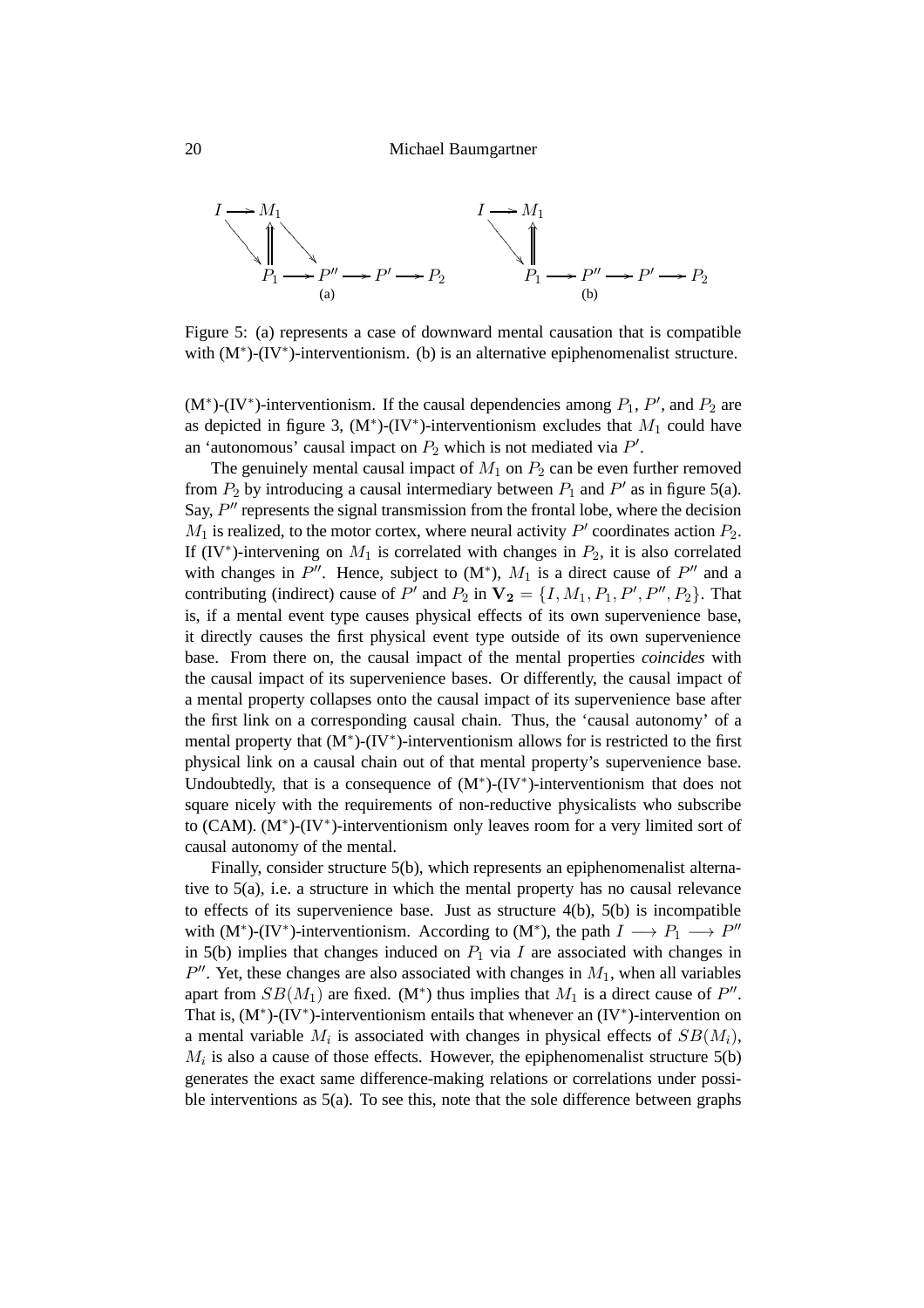5(a) and 5(b) is the arrow from  $M_1$  to  $P''$  in 5(a) which is missing in 5(b). The only test scenario in which structures 5(a) and 5(b) behave differently is one where  $P_1$  is held fixed while  $M_1$  is manipulated: relative to this scenario, 5(a) entails that  $P''$  changes, whereas 5(b) entails that  $P''$  does not change. But, of course, this test is just what the presence of the supervenience relationship between  $M_1$  and  $P_1$ renders metaphysically impossible. Thus, in all possible (IV<sup>∗</sup> )-intervention tests structures 5(a) and 5(b) behave exactly alike. The two structures are *empirically indistinguishable*.

Since the causal effects of supervening mental variables can never be tested independently of their supervenience bases, this result generalizes: to every causal structure  $S_1$  featuring downward causation there exists a causal structure  $S_2$  not featuring downward causation such that  $S_1$  and  $S_2$  are equivalent with respect to all possible (IV<sup>\*</sup>)-intervention tests, i.e. such that  $S_1$  and  $S_2$  are empirically indistinguishable. Hence, all empirical data that result from (IV<sup>∗</sup> )-interventions and that could stem from mental-to-physical causation might just as well stem from a structure that only features physical-to-physical causation. Nonetheless though, (M<sup>∗</sup> )-(IV<sup>∗</sup> )-interventionism *always prefers* the structure featuring downward causation over the epiphenomenalist alternative. Even in the absence of any empirical evidence (M<sup>\*</sup>)-(IV<sup>\*</sup>)-interventionism has it that epiphenomenalist structures can be discarded. More specifically, (M<sup>∗</sup> ) implies:

( $\ddagger$ ) Whenever an (IV<sup>\*</sup>)-intervention  $I = x_1$  on a mental variable  $M_i$  is associated with changes in a physical effect Z of  $SB(M_i)$ ,  $M_i$  is a downward cause of  $Z$ , notwithstanding the fact that  $I$  is connected to  $Z$  on a path that does not go through  $M_i$  but through  $SB(M_i)$ .

(‡) can be given a metaphysical and—as we shall see shortly—also a nonmetaphysical reading. The metaphysical reading essentially amounts to the claim that *epiphenomenalist structures do not exist*. When read in that way, (‡) is a very bold claim, which can only be maintained if it can be excluded on *a priori* grounds that there exists even one single epiphenomenalist structure of type 5(b), i.e. if it can be excluded that there exists a case such that the correlation of  $M_i$  and Z under (IV<sup>\*</sup>)-interventions on  $M_i$  is exclusively due to the path through  $SB(M_i)$ . Such a reading of (‡) would obviously require considerable argumentative backing, which, so far, has not been provided in the literature. And indeed, I do not see even the beginning of an argument as to why correlations of  $M_i$  and  $Z$  under (IV<sup>\*</sup>)interventions on  $M_i$  should never be due to the path through  $SB(M_i)$  only.

However, there is also a non-metaphysical reading of (‡). Woodward (2011, 35) argues that the question whether graphs as the one in figure 5(a) or the one in 5(b) truly represent causal relations in the world is ill-posed from the interventionist perspective. As there does not exist a difference in (IV<sup>∗</sup> )-manipulability relations between 5(a) and 5(b), the interventionist maxim "no causal difference without a difference in manipulability relations" (cf. p. 6 above) yields that there is no causal difference between 5(a) and 5(b) either. According to interventionism, thus, 5(a)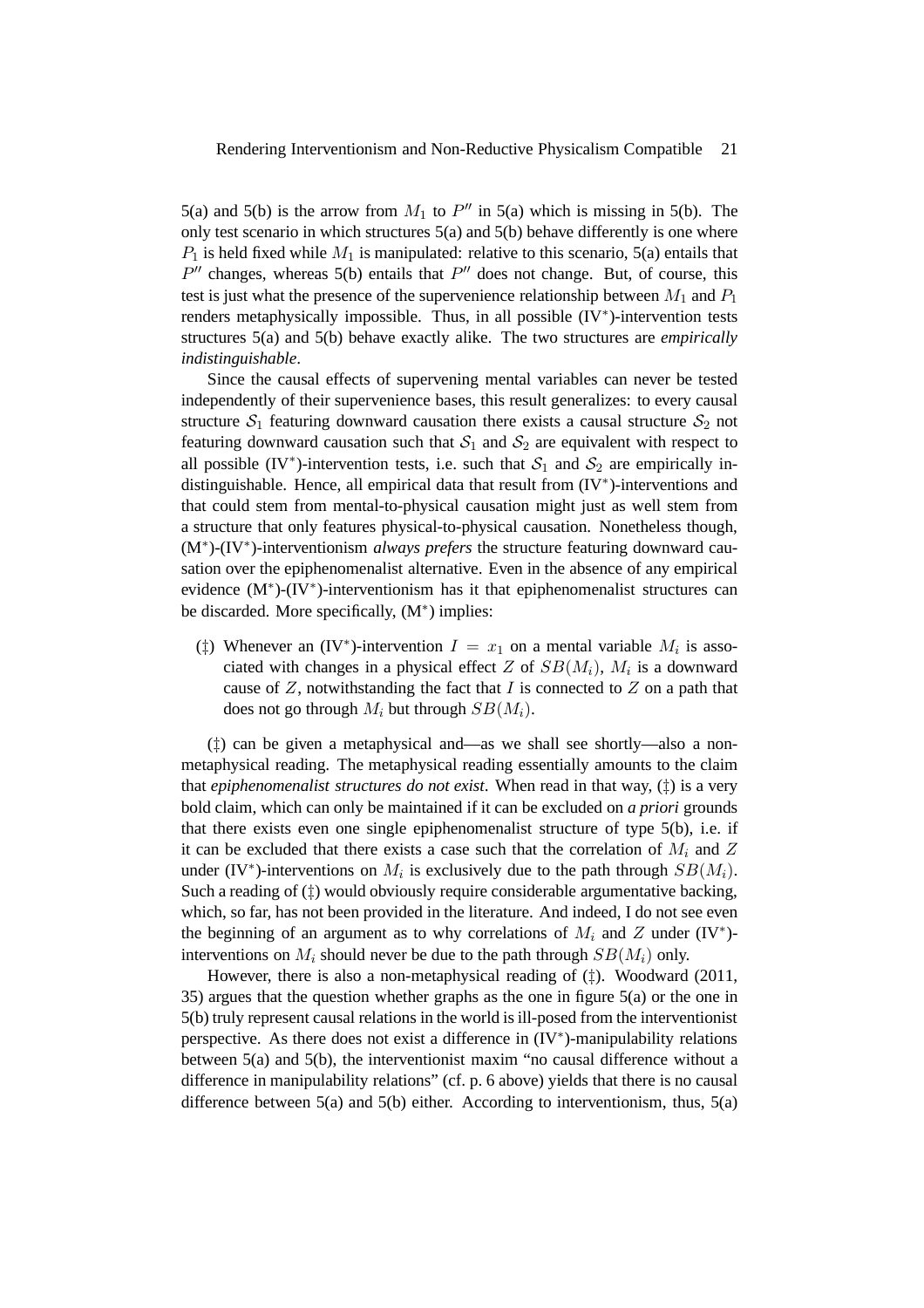and 5(b) represent *one and the same* causal structure. In consequence, the only remaining question is whether that causal structure is best represented by graph 5(a) or by graph 5(b). That is, (‡) can be read as a principle about the *proper representation* of causal relations. As such, it stipulates that whenever (IV<sup>\*</sup>)-interventions on a mental variable  $M_i$  are associated with changes in an effect Z of  $SB(M_i)$ , representations of the underlying causal structure must feature a path from  $M_i$  to Z. Under this purely representational reading, (‡) does not have to be extensively justified, but can simply be introduced as an innocuous *representational convention*. Of course, one might just as well introduce the convention that a causal structure should always be represented by a minimal graph, i.e. a graph with the least amount of edges, which adequately reproduces the empirical behavior of that structure. Such a convention would then universally favor epiphenomenalist representations.

Neither the metaphysical nor the representational reading of (‡) suits the purposes of non-reductive physicalists as Shapiro and Sober (2007), Menzies (2008), Shapiro (2010; 2012), or Raatikainen (2010), who would like to see interventionism as a means to produce empirical evidence in favor of  $(NR_3)$  and to empirically disprove epiphenomenalism and who take  $(NR_3)$  to be a claim about causal powers in the world and not about proper representations of causal structures. On the one hand, the metaphysical reading of (‡) is unnecessarily strong for the non-reductive physicalist. The latter just wants to maintain that there exist correlations of mental variables and effects of their supervenience bases that are not exclusively due to physical-to-physical causation. Read metaphysically, however, (‡) yields that such correlations are *never* exclusively due to physical-to-physical causation, but always involve mental-to-physical causation. According to the metaphysical reading, it holds that whoever accepts  $(M^*)$ - $(IV^*)$ -interventionism as an adequate theory of causation, thereby presupposes the nonexistence of epiphenomenalist structures. Against such a background,  $(M^*)$ - $(IV^*)$ -interventionism obviously does not argumentatively resolve the debate between the non-reductive physicalist and the epiphenomenalist, rather, it downright begs the question against the epiphenomenalist. The epiphenomenalist who holds that there exist epiphenomenalist structures of type 5(b), has every reason to simply reject  $(M^*)$ - $(W^*)$ -interventionism as an inadequate theory of causation.

On the other hand, if  $(\ddagger)$  is read representationally it follows that the debate between the non-reductive physicalist and the epiphenomenalist is a mere debate about the proper representation of causal structures: the non-reductive physicalist holds that a proper representation of the structure generating a correlation of  $M_i$  and an effect Z of  $SB(M_i)$  should feature a path from  $M_i$  to Z, whereas the epiphenomenalist maintains that such a path is not necessary. Under this reading of  $(\dagger)$ ,  $(M^*)$ - $(IV^*)$ -interventionism only supports  $(NR_3)$  insofar as  $(NR_3)$  is a claim about proper representations of causal structures. Plainly though, nonreductive physicalism is commonly considered a theory about causal dependencies and powers in the world. Under a representational reading of  $(\dagger)$ ,  $(M^*)$ - $(W^*)$ -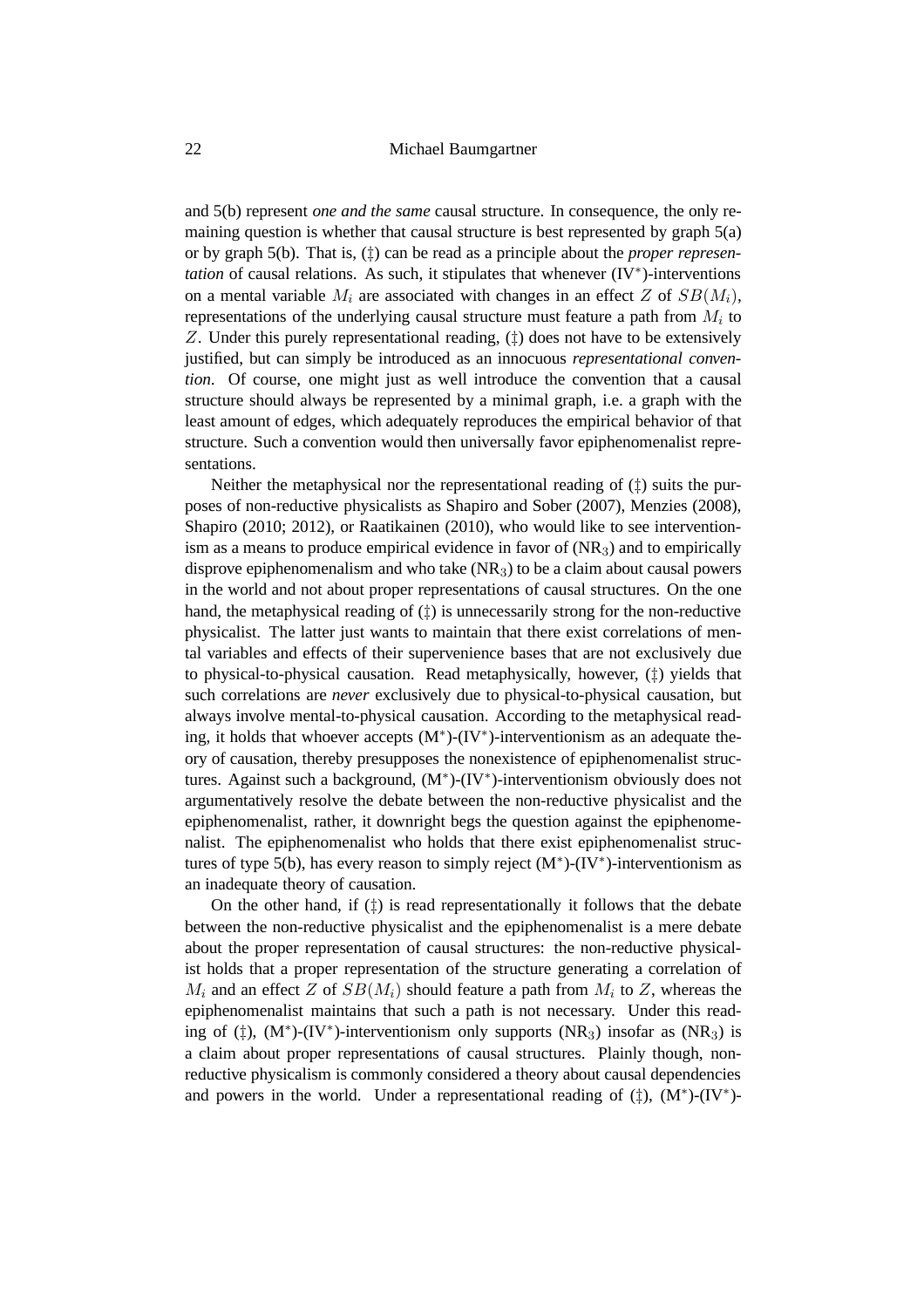interventionism provides no support for a metaphysical reading of  $(NR_3)$  whatsoever.

Independently of whether  $(†)$  is read metaphysically or representationally, it is clear that the reason why  $(M^*)$ - $(IV^*)$ -interventionism always prefers structures featuring downward causation as 5(a) over epiphenomenalist structures as 5(b) is entirely non-empirical. Either the discarding of epiphenomenalist structures is based on some *a priori* metaphysical stipulation to the effect that epiphenomenalist structures are inexistent or it is based on a representational convention. In neither case does (M<sup>∗</sup> )-(IV<sup>∗</sup> )-interventionism establish the existence of non-reducible downward causation on *empirical* grounds.

## *5 Conclusion*

This paper has shown that it is very difficult to get interventionist support for nonreductive physicalism. The original version of interventionism developed in Woodward (2003) is incompatible with non-reductive physicalism. And even though the newest version presented in Woodward (2011), i.e. (M<sup>\*</sup>)-(IV<sup>\*</sup>)-interventionism, is not only compatible with, but in fact entails  $(NR<sub>3</sub>)$ , the support non-reductive physicalists as Shapiro and Sober (2007), Menzies (2008), Shapiro (2010; 2012), or Raatikainen (2010) can at best hope to receive from (M<sup>∗</sup> )-(IV<sup>∗</sup> )-interventionism is extremely slim.

Putting (M<sup>\*</sup>)-(IV<sup>\*</sup>)-interventionism to use when it comes to backing up the possibility of non-reductive mental downward causation on evidence-based grounds presupposes a methodological principle, *viz*. (†), whose validity is questionable. Also, (M<sup>∗</sup> )-(IV<sup>∗</sup> )-interventionism restricts the 'autonomous' downward causal power of a mental variable  $M_i$  to the first physical variable on a causal chain out of  $SB(M_i)$ . Furthermore, under a metaphysical reading of (†), the adequacy of (M<sup>\*</sup>)-(IV<sup>\*</sup>)-interventionism *qua* theory of causation presupposes that epiphenomenalist structures can be ruled out on *a priori* grounds, which in all likelihood they cannot. By contrast, under a representational reading of  $(\ddagger)$ ,  $(M^*)$ -(IV<sup>∗</sup> )-interventionism supplies a representational convention that supports (NR3) as a maxim about proper representations of causal structures. The fact that a theory of causation that is either inadequate or introduces downward causal paths as mere representational conventions entails  $(NR_3)$  is of little help to the non-reductive physicalist. Most certainly, a representational reading of (‡) provides no support for a metaphysical reading of  $(NR_3)$  or  $(CAM)$  whatsoever.

It must be emphasized again that the results of this paper do not concern the truth or adequacy or plausibility of either  $(M^*)$ - $(IV^*)$ -interventionism or nonreductive physicalism. Rather, they concern the relationship between these two theoretical frameworks and, in particular, the prospects of successfully backing up non-reductive physicalism by interventionist means. In recent years, there has been an interventionist movement in the literature on non-reductive physicalism. Numerous authors have proposed interventionist and evidence-based solutions of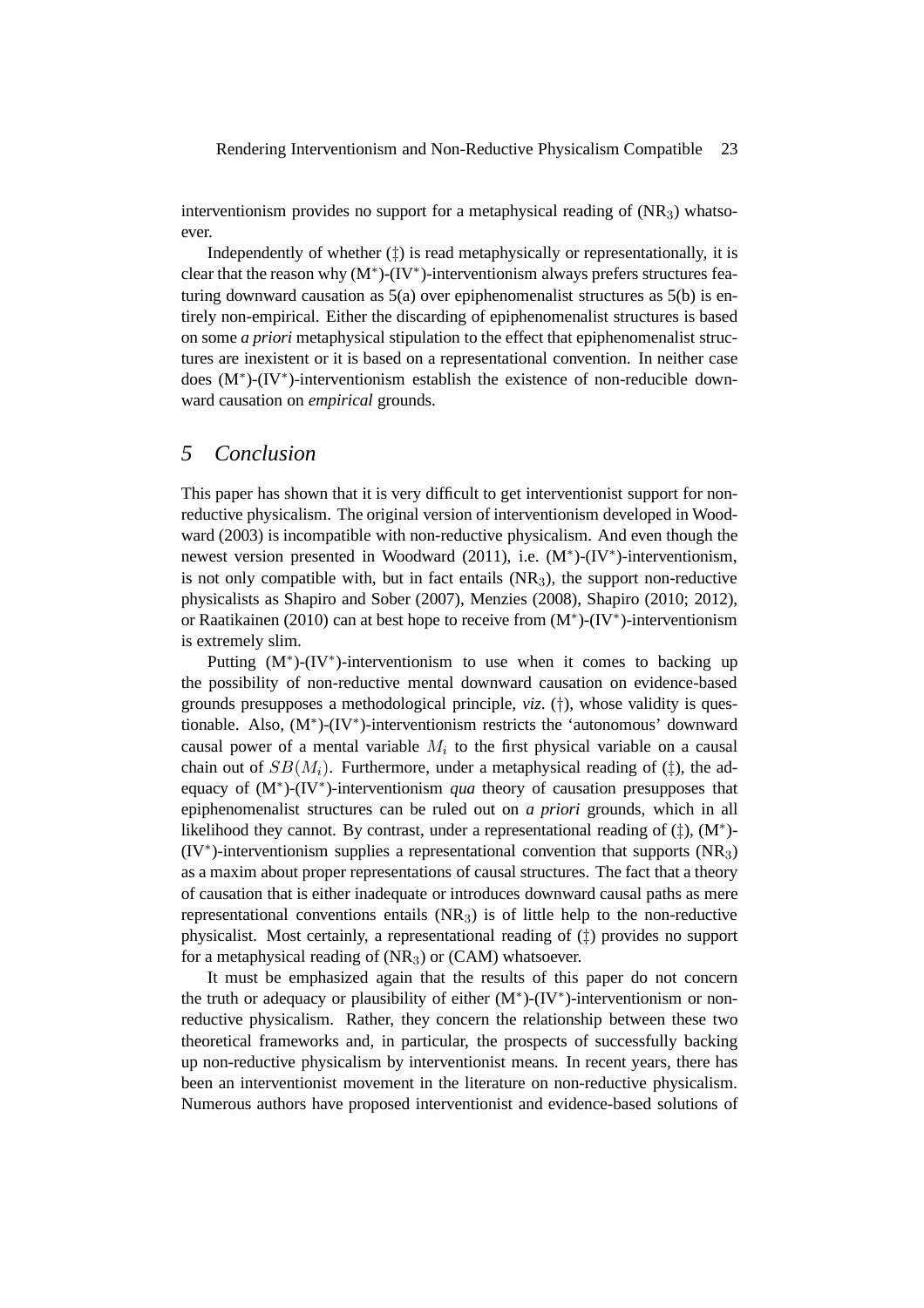the problem of causal exclusion. The main result of this paper is that the project behind these proposals is bound to fail.<sup>∗</sup>

### *References*

- ANTONY, L. M. 2007, 'Everybody has got it: A defense of non-reductive materialism', in B. P. McLaughlin and J. D. Cohen, eds., *Contemporary Debates in Philosophy of Mind*, Malden, MA: Blackwell, pp. 143–159.
- ARMSTRONG, D. M. 1997, *A World of States of Affairs*, Cambridge: Cambridge University Press.
- BAUMGARTNER, M. 2009, 'Interventionist causal exclusion and non-reductive physicalism', *International Studies in the Philosophy of Science 23*, pp. 161–178.
- BAUMGARTNER, M. 2010, 'Interventionism and epiphenomenalism', *Canadian Journal of Philosophy 40*, pp. 359–384.
- BENNETT, K. 2004, 'Global supervenience and dependence', *Philosophy and Phenomenological Research 68*, pp. 510–529.
- CAMPBELL, J. 2007, 'An interventionist approach to causation in psychology', in A. Gopnik and L. Schulz, eds., *Causal Learning. Psychology, Philosophy, and Computation*, Oxford: Oxford University Press, pp. 58–66.
- EHRING, D. E. 1996, 'Mental causation, determinables, and property instances', *Noûs 30*, pp. 461–480.
- ERONEN, M. 2012, 'Pluralistic physicalism and the causal exclusion argument', *European Journal for the Philosophy of Science 2*, pp. 219–232.

FODOR, J. 1989, 'Making mind matter more', *Philosophical Topics 17*, pp. 59–79.

- FUNKHOUSER, E. 2006, 'The determinable-determinate relation', *Noûs 40*, pp. 548–569.
- GILLETT, C. and RIVES, B. 2005, 'The nonexistence of determinables: Or, a world of absolute determinates as default hypothesis', *Noûs 39*, pp. 483–504.
- HALPERN, J. Y. and HITCHCOCK, C. 2010, 'Actual causation and the art of modelling', in R. Dechter, H. Geffner, and J. Y. Halpern, eds., *Heuristics, Probability, and Causality*, London: College Publications, pp. 383–406.
- HALPERN, J. Y. and PEARL, J. 2005, 'Causes and explanations: A structural-model approach. Part I: Causes', *British Journal for the Philosophy of Science 56*, pp. 843–887.
- HARBECKE, J. 2008, *Mental Causation. Investigating the Mind's Powers in a Natural World*, Frankfurt (Main): Ontos.
- KIM, J. 1989, 'Mechanism, purpose, and explanatory exclusion', *Philosophical Perspectives 3*, pp. 77–108.
- KIM, J. 2003, 'Blocking causal drainage and other maintenance chores with mental causation', *Philosophy and Phenomenological Research 67*, pp. 151–176.
- KIM, J. 2005, *Physicalism or Something Near Enough*. Princeton: Princeton University Press.
- LIST, C. and MENZIES, P. 2009, 'Non-reductive physicalism and the limits of the exclusion principle', *The Journal of Philosophy 106*, pp. 475–502.
- LOEWER, B. M. 2007, 'Mental causation, or something near enough', in B. P. McLaughlin and J. D. Cohen, eds., *Contemporary Debates in Philosophy of Mind*, Malden, MA: Blackwell, pp. 243–264.

LOWE, E. J. 1993, 'The causal autonomy of the mental', *Mind 102*, pp. 629–644.

MACDONALD, G. 2007, 'Emergence and causal powers', *Erkenntnis 67*, pp. 239–253.

MARCELLESI, A. 2010, 'L'interventionnisme permet-il la causalité "descendante"'?' *Igitur 2*, pp. 1–11.

<sup>∗</sup> I am grateful to David Danks, Markus Eronen, Jens Harbecke, Brad Weslake, and Jim Woodward for very helpful comments and/or discussions, and to the anonymous referees of *dialectica* for their valuable comments on earlier versions of this paper. Moreover, I am indebted to the Deutsche Forschungsgemeinschaft (DFG) for generous support of this work (project CAUSAPROBA).